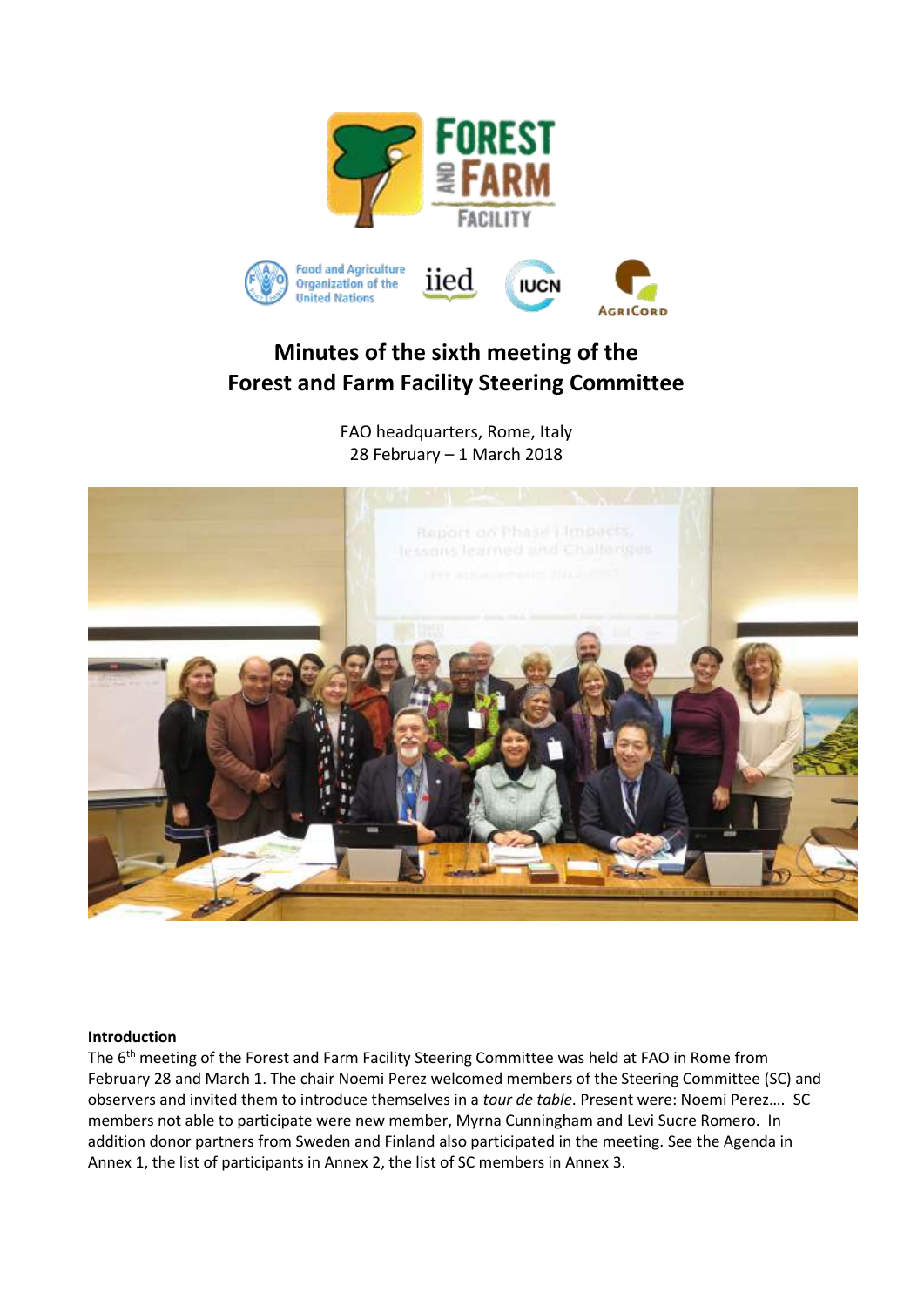# **Opening welcome from Hiroto Mitsugi, FAO Assistant Director-General for Forestry**

Hiroto Mitsugi congratulated the FFF team for its achievements. He highlighted the importance of small scale producers, indigenous peoples, local communities, and the role of women and youth, enterprises as key driver for afforestation. They also provide opportunities to activate the economy. He explained that market mechanisms and governmental situation are important as well as information sharing, and the relationship between producer and consumer. Facing migration requires reflexion on how to activate rural areas, connect to urban areas and keep a balance of ecosystems between urban and rural area, he said. The challenge of FFF in the next 5 years is to enter into next phase and to scale up (FFPOs, Crosssectoral, urban-rural linkages, resilient landscapes and livelihoods). He encouraged SC members to provide their support and to help mobilize resources.

# **Adoption of agenda and confirmation of the minutes from the last Steering Committee meeting**

The agenda was revised in order to start the discussion on the resource mobilisation on the first day at 16:30 and continue the discussion the day after if needed.

Since one of the Observers was not able to attend the second day, SC members felt the need to discuss Phase II after lunch on the first day.

The minutes from the previous SC meeting had been circulated prior to the meeting and reviewed and were approved. A copy of the minutes of the last SC meeting without Annexes is attached as Annex 5.

#### **Major topics for guidance / Reporting**

SC members were asked to give guidance on the following points:

- Finalization of the summary report
- Country sheets
- Selection of countries for Phase II
- Transition phase
- Outcome of Phase II
- Composition of the SC and reflection on the role of the SC members
- Resource mobilization
- Expanding and scaling up the partnership dimension
- Key upcoming events

#### **Presentation of FFF results**

A synthetic power point presentation was presented by the FFF team with results by Pillar and a few highlights per country. SC members congratulated the team for the achievement and for sending the reports in time.

#### *Synthesis of the discussion*

- SC members showed great enthusiasm for the summary report which reflects requests expressed by members during the last SC meeting.
- Appreciation was expressed also on the way that results were presented by numbers and with more clarity. However it would be useful to have even better data on how many women engaged in activities.
- The strong link of FFF to other FAO programmes was acknowledged. FFF gained in visibility and therefore received funding from FAO's core budget, like for example the FMM.
- Members wanted to better understand how FFF was positioned in FAO and FFF Manager explained the linkages with SP3 and SP2, and how FFF fits into poverty reduction objectives. The interaction and possibility to submit a proposal to the Rabobank Foundation for example was hosted by SP3.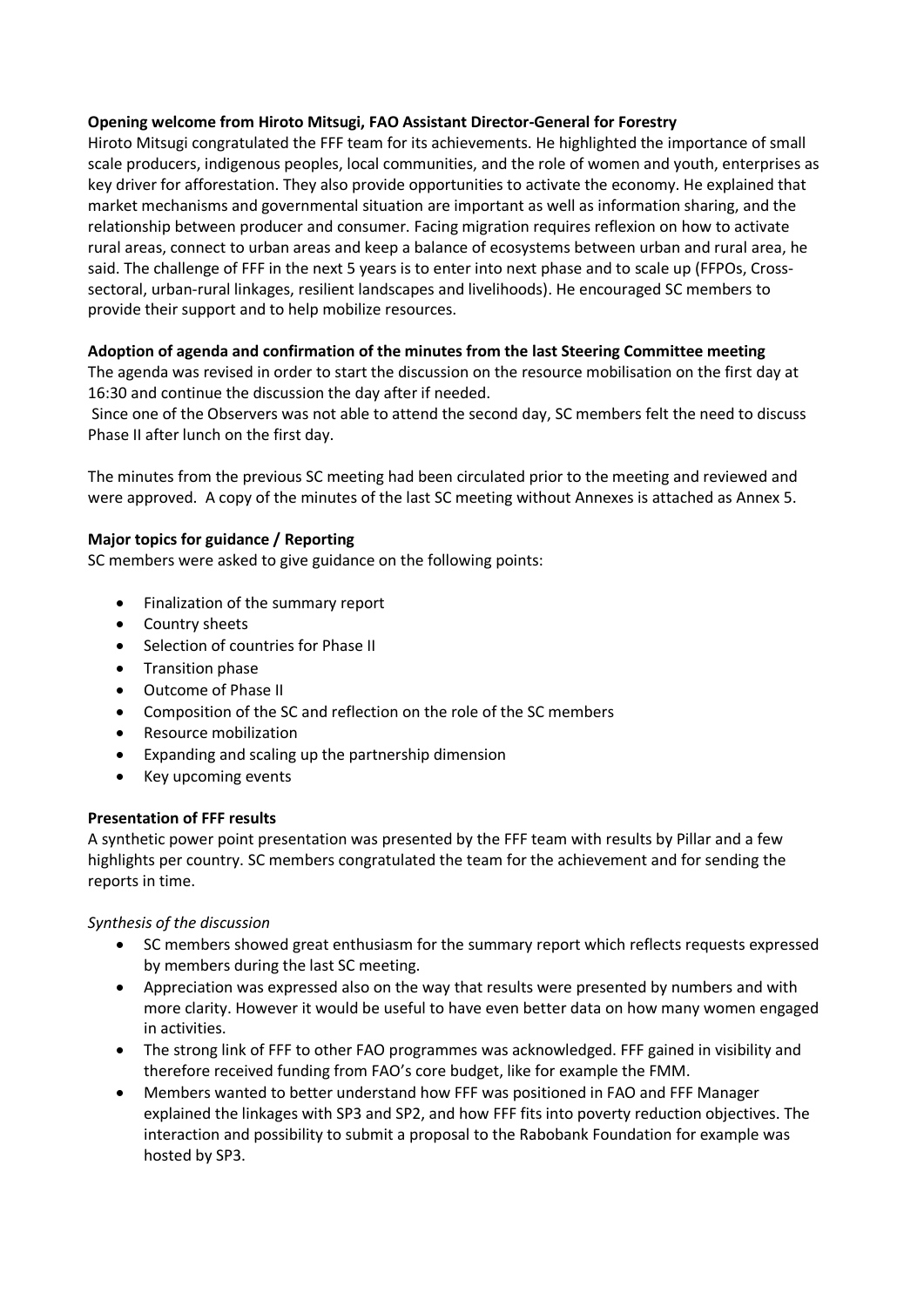- The power point presentation on FFF achievements was much appreciated however member said that FFF should be careful with the first slide with the map, not to appear to be over-reporting or under-reporting with simplified graphs.
- FFF's approach towards including indigenous peoples needs to be clearer as there is still a perception that the enterprise development emphasis is not always framed in a way that captures different Indigenous peoples perceptions regarding alternative approaches to well-being and livelihoods.

# *Action items for Management's follow-up*

- Revision of summary report including SC members' comments (better visibility of the work with IPs, adjust the impact numbers, knowledge generation will be better highlighted, country box will be more complete).
- Finalization of summary fact sheet of Phase I and one per country.
- Adoption of approach towards indigenous peoples and give more visibility on the work with IPs in the communication and material for Phase II.

#### **2017 Financial Report**

FFF manager gave an overview of Phase I budget and spending and the SC approved. Donors and SC asked for more details such as carry-over from last year, pie charts for spending by pillars and by donor contributions. It was suggested to also include in-kind contributions, e.g. by FAO. Revised budget tables are available in the Annex.

#### **Workplan Phase I to Phase II Transition**

The manager presented the workplan for the transition period and the SC gave comments and observations. Main activities include report finalization and closure of Phase I, a call for expression of interest from countries for the next Phase and thematic scoping studies as preparation for Phase II in particular on access to finance, regional and global partners and climate resilient landscapes. During the meeting – a plan was developed with SC member inputs to include a scoping with Indigenous Peoples as part of the regional and global partners study above.

#### **Resource Mobilization**

The manager mentioned resource mobilization as one of the key challenges. Currently, limited funds are available for Phase II, such as funds from EU FLEGT (earmarked for Kenya and Zambia), from IKEA (intended for Vietnam) and contributions from Sweden and Finland. This means that Phase II will probably start with ca. six countries. The SC discussed and gave observations and suggestions.

#### *Synthesis of the discussion*

- There is doubt that the expected budget will be reached. A minimum scenario should be developed, indicating what a core FFF needs in order to keep running. Additional countries can be added whenever new funds come in.
- Opportunities for in-country funding are high, as many donors channel funds often directly to the countries. It is planned to create linkages with national funding streams, esp. concerning climate change / outcome 3.
- Potentials for contributions from partner countries to country level implementation should be explored. In some cases, this could be a requirement for collaboration.
- An analysis can give clarity on why funding efforts were not always fruitful in the past. Often it depends on the right timing and right communication. It is key to have fundraising expertise on management and country level.
- On the other hand, there is a high demand from many countries to have FFF implementing there. Country selection can be partially linked to donor priorities and specific countries can be added if targeted funds are made available. However, core budget should focus on LDCs.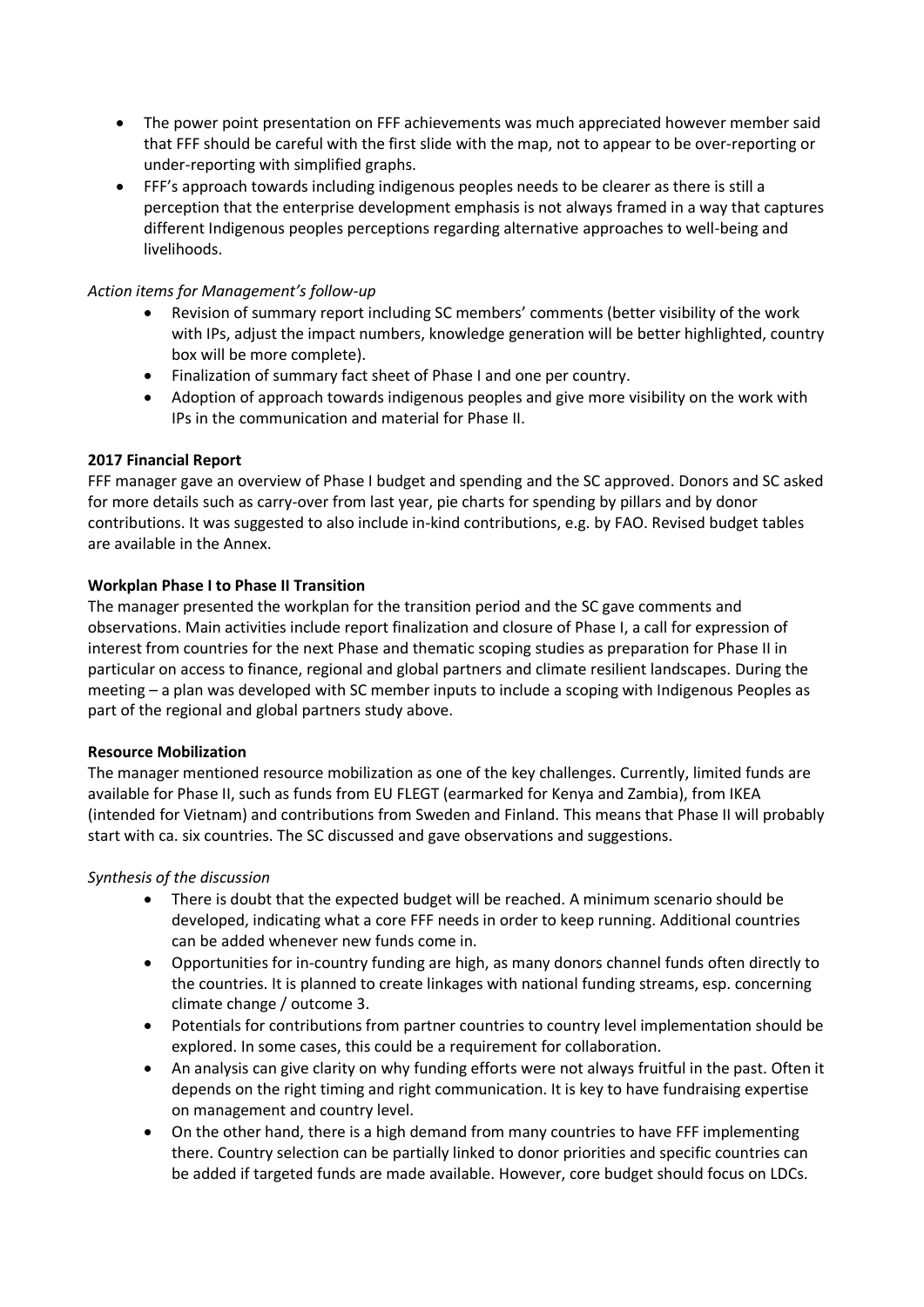#### *Action items for Management's follow-up*

- Continuous effort to approach donors for core funding of Phase II.
- Develop ideas and strategies for country level fundraising.
- Ensure to have fundraising expertise on management and country levels.
- Develop donor specific strategies and communication.

#### **Steering Committee – Role, composition and future**

The SC discussed the roles and composition of the SC for Phase II.

#### *Synthesis of the discussion*

- The SC should continue to be gender balanced and with balance in regional representation.
- Phase II requires the inclusion of new constituencies and expertise: Climate Change / resilience, youth organizations, women's organizations, Indigenous Peoples (to have a stronger link), maybe francophone Africa.
- The need and challenges for FFF to become/create a wider network and partnership were discussed.
- Both donors and SC agreed that donors should continue to participate as observers in the SC meetings. This might need to be adapted if other donors come in.
- The following affiliations were listed as key for the SC, which should have 10-12 members:
	- Farmer Organization (Tiina Huvio, AgriCord)
	- Forest Producer Organization (Peter deMarsh, IFFA)
	- Community Forestry
	- Indigenous Peoples Organization (Mirna)
	- **Government**
	- Policy & Advocacy NGO (Joji Cariño, Forest Peoples Programme)
	- Finance (Noemi Perez, FAST)
	- Private Sector
	- International Relations / Policy (Markku Ahu)
	- Host Organization / International organization (Eva Müller, FAO)
	- Climate Change / Resilience
- The following suggestions were made for new members: IFAD, ICA, Finance in Motion Fund.
- Additionally, the following aspects should be reflected in the SC: Youth, gender equality, donor connection, social protection.
- Some membership changes were agreed upon:
	- Emilia Arthur will step down, as she is no longer affiliated with government.
	- Noemi Perez will leave FAST and therefore leave the SC. She continues as chair until the new SC is established.
	- Joji Cariño will stay for the transition period and step down after.
	- Tiina Huvio, Peter DeMarsh, Eva Müller and Markku Ahu will continue as SC members.

#### *Action items for Management's follow-up*

- To develop and share with SC a list of potential new SC members for Phase II.
- Organization of the next SC meeting around COFO 2018.

#### **Phase II**

FFF manager presented Phase II theory of change, the four outcomes and planned activities.

#### *Synthesis of the discussion*

• The past three pillars are incorporated in the new four outcomes.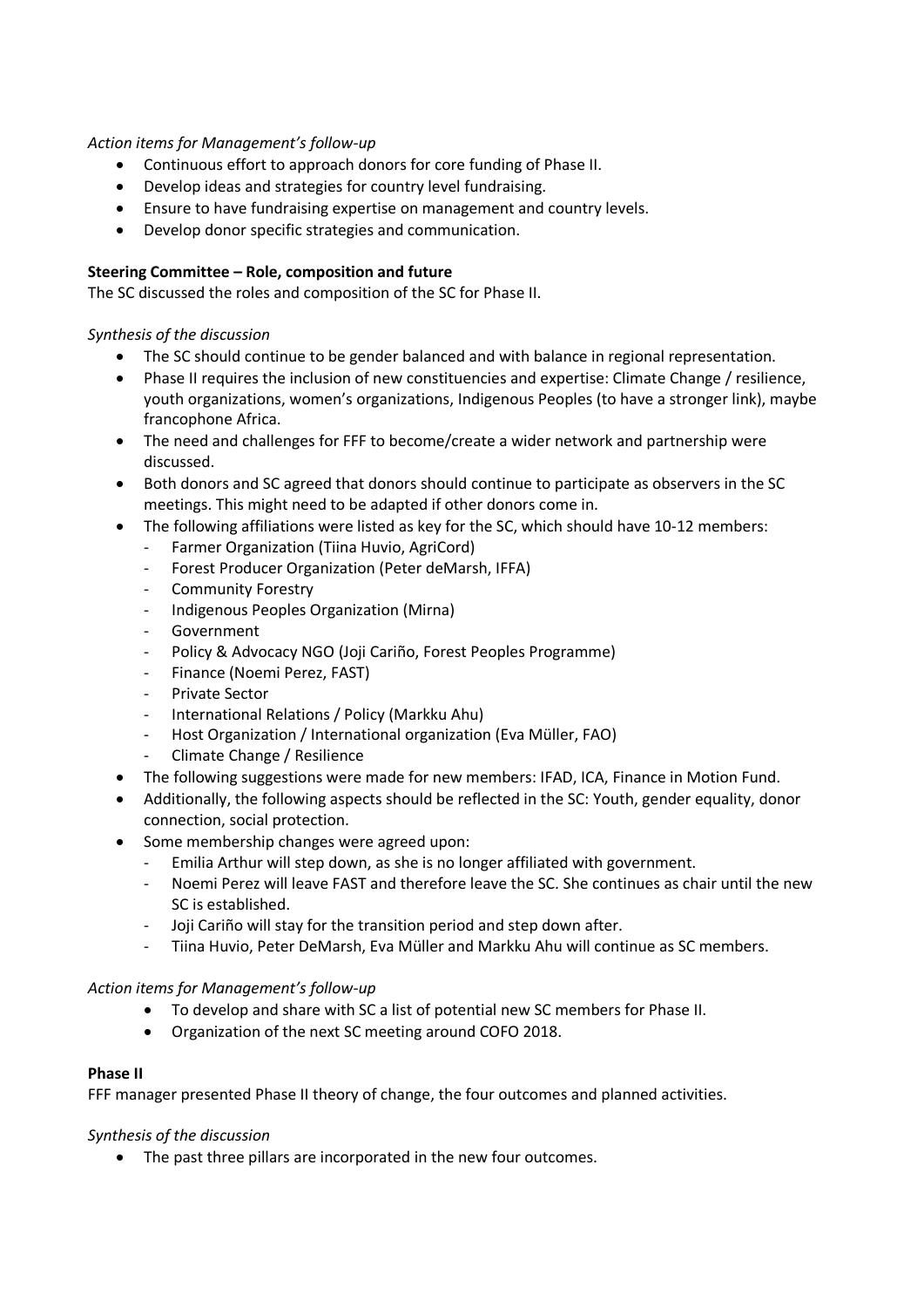- For outcome 2, it is important to have an approach that allows a variety of producer organizations (including communities and indigenous peoples) to be included as well as focusses on different business models. Key is the link to value chains but also to more indigenous conceptions of buen vivir and good livelihoods.
- For outcome 3, there is need for an inclusive monitoring system, for technical capacity development and for advocacy; one challenge is that often business objectives conflict with climate/ecological objectives; intervention on landscape level is key.
- Outcome 4 is basis for climate action and SDGs; it is new terrain for FFF and needs further clarification, what services are and how ownership of FFPOs can be ensured.
- In general, not every partner PO will be expected to achieve all outcomes. Nevertheless, FFF has a clear message including gender equality and social and environmental sustainability.
- It is important to ensure case based approach for inclusion of indigenous peoples.

*Action items for Management's follow-up*

- Assess and improve approach for indigenous peoples for better representation and ownership of FFF.
- Operationalize further the approach for outcome 3, including advocacy and technical capacity building for partner FFPOs.
- The link between business development and outcome 4 is crucial and needs to be considered in the operationalization, especially with regards to gender equality.
- To develop an appropriate monitoring system including data collection on resilience/landscape level building on the expertise of indigenous peoples and other local stakeholders.

# **Country Selection**

The FFF team presented the process and criteria for country selection. The SC provided feedback and suggestions. The SC approved the selection criteria and set-up of the selection panel.

# *Synthesis of the discussion*

- In Phase II, the partner countries of Phase I should still be involved through some kind of broader FFF network, which could also be open for other organizations working towards similar objectives. However, such a partnership requires time and resources.
- Current funding situation allows only for ca. six countries to start with (including the ones that are already earmarked: Vietnam, Zambia, Kenya).
- It was agreed that a call for expression of interest from the countries (apex producer organization with support from government) is desired. The call should be made to a larger group of countries and can be repeated on annual basis if needed.
- Other countries can be added at a later stage depending on donor preferences.
- In Phase II, regional balance of partner countries should be ensured, as well as balance between large and small countries whenever possible.
- The SC together with donors will send a letter to FAO, recommending to revise the FFF logo.

# *Action items for Management's follow-up*

- Prepare and issue a broad call for expression of interest to have a list of countries to start with and to select later on when funds are increasing.
- To re-do the call after one year (or more) if needed.
- Whenever specific country requests arise (from donors or through specific proposals), individuals countries can be added even without call.
- For a broader FFF partnership, the allocation of funds and resources is necessary. This concept needs to be developed further.

#### **Key events**

FFF manager shared list with upcoming events with SC.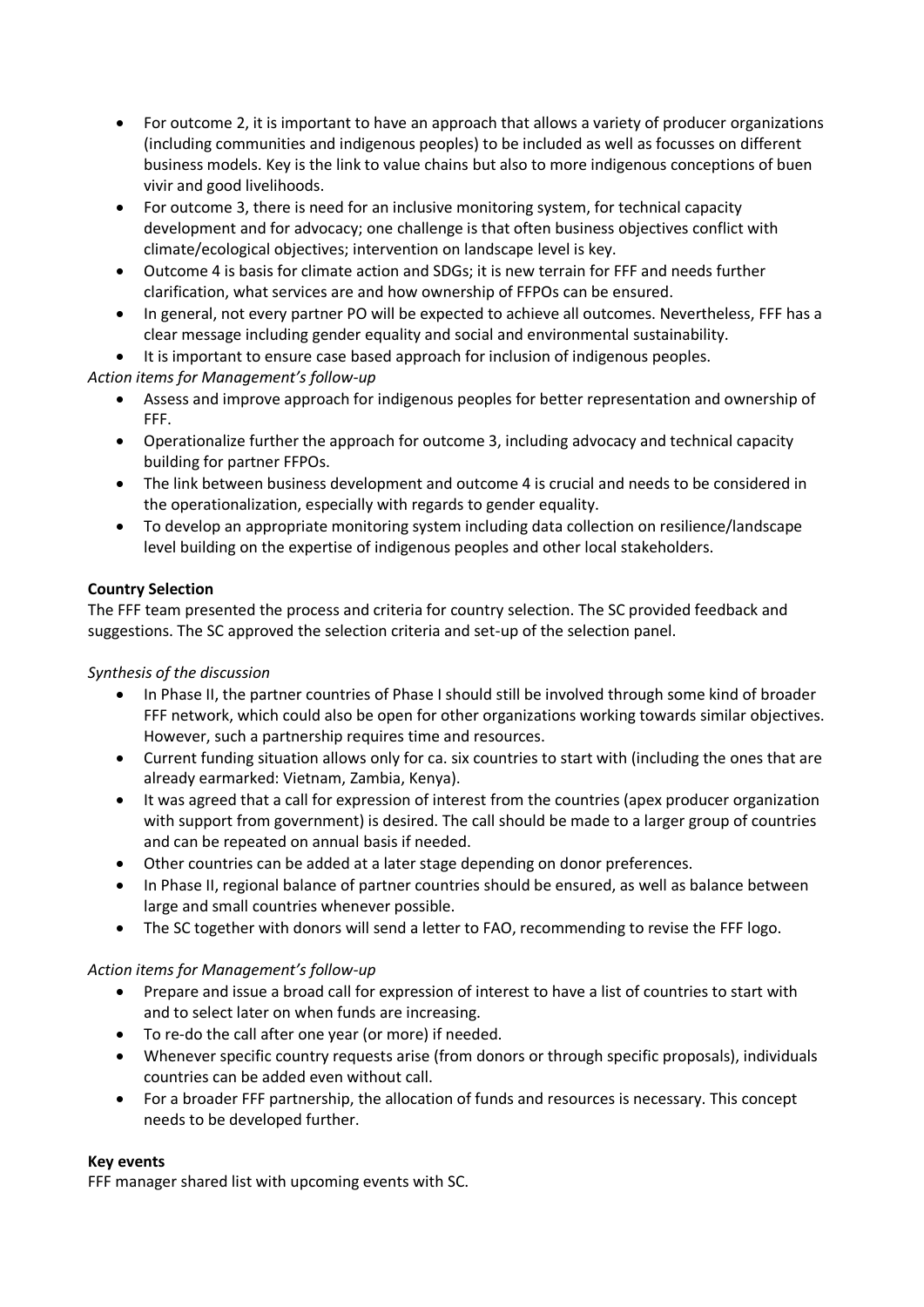#### **Next Meeting**

Noemi Perez will continue as chair until the new SC is established. The new SC will then elect a chair. The next SC meeting is foreseen to take place around COFO (July 2018). A Phase II launching event is proposed for the same period.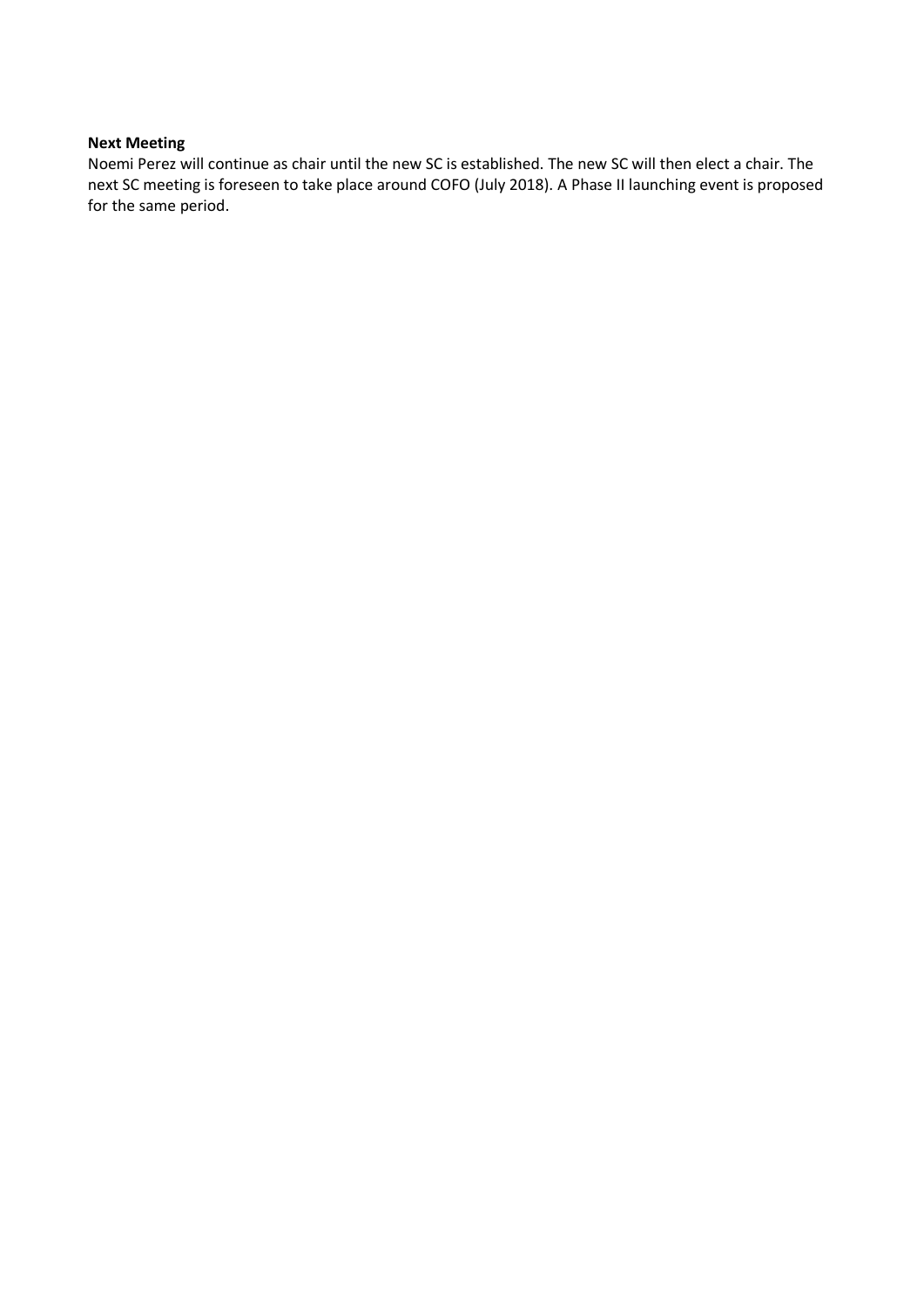#### **Summary of actions for follow-up**

## **Reporting**

- Revision of summary report including SC members' comments (better visibility of the work with IPs, adjust the impact numbers, knowledge generation will be better highlighted, country box will be more complete...).
- Finalization of summary fact sheet of Phase I and one per country.
- Adoption of approach towards indigenous peoples and give more visibility on the work with IPs in the communication and material for Phase II.

#### **Resource Mobilization**

- Continuous effort to approach donors for core funding of Phase II.
- Develop ideas and strategies for country level fundraising.
- Ensure to have fundraising expertise on management and country levels.
- Develop donor specific strategies and communication.

#### **Steering Committee – Role, composition and future**

- To develop and share with SC a list of potential new SC members for Phase II.
- Organization of the next SC meeting around COFO 2018.

#### **Phase II**

- Assess and improve approach for indigenous peoples for better representation and ownership of FFF.
- Operationalize further the approach for outcome 3, including advocacy and technical capacity building for partner FFPOs.
- The link between business development and outcome 4 is crucial and needs to be considered in the operationalization, especially with regards to gender equality.
- To develop an appropriate monitoring system including data collection on resilience/landscape level building on the expertise of indigenous peoples and other local stakeholders.

# **Country Selection**

- Prepare and issue a broad call for expression of interest to have a list of countries to start with and to select later on when funds are increasing.
- To re-do the call after one year (or more) if needed.
- Whenever specific country requests arise (from donors or through specific proposals), individuals countries can be added even without call.
- For a broader FFF partnership, the allocation of funds and resources is necessary. This concept needs to be developed further.

# **List of Annexes**

**Annex 1: Agenda** 

- **Annex 2: Attendees at the meeting**
- **Annex 3: Full list of SC members**
- **Annexe 4: Corrected financial statement**

**Annexe 5: Minutes of the fifth SC meeting**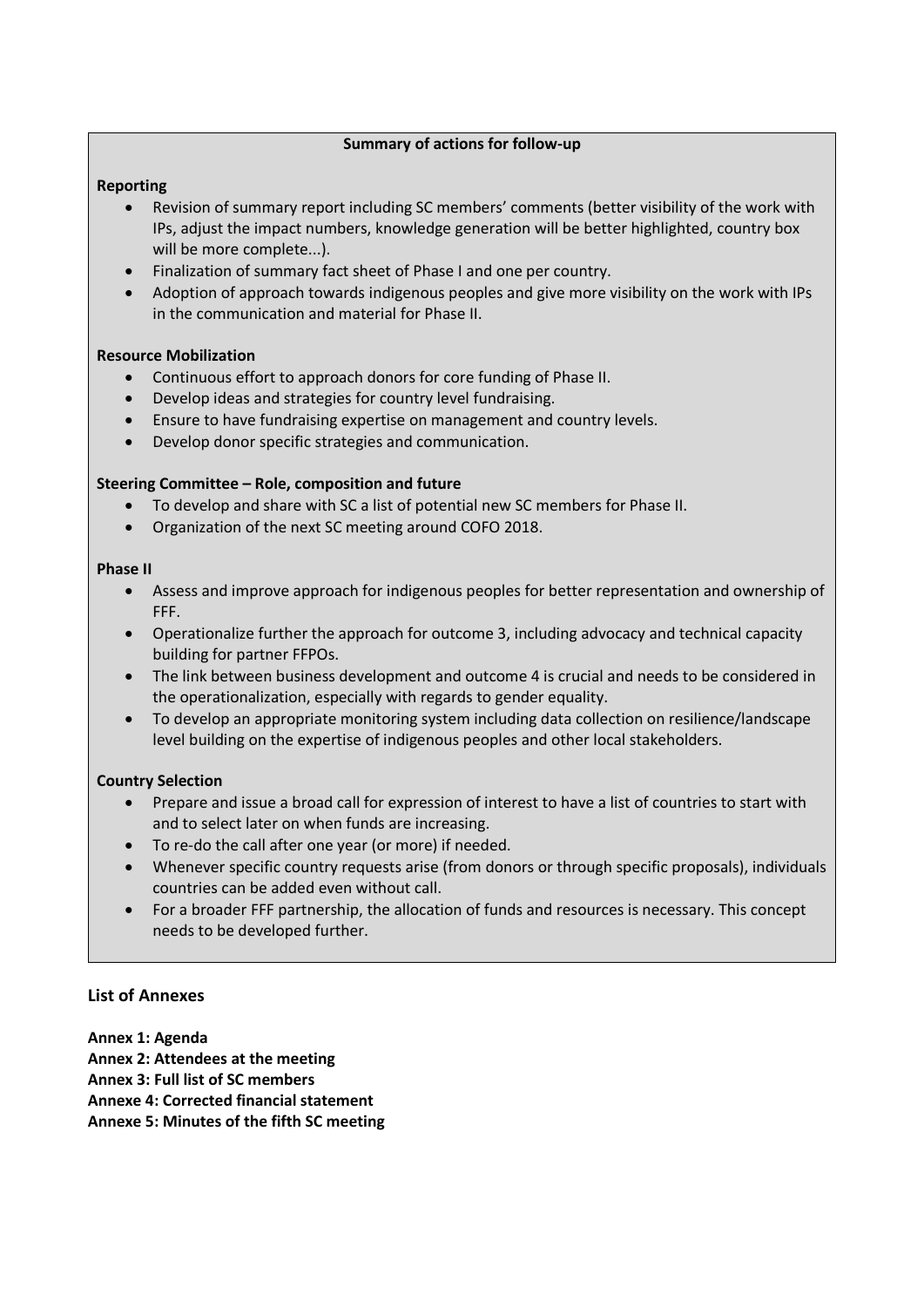# **PROPOSED AGENDA**

# **Forest and Farm Facility Steering Committee Meeting**

# February 28-March 1, 2018 Philippines Room, C277, FAO, Rome

|                 | Day 1 India Room A-327                                                                                                                                                             |  |  |  |  |
|-----------------|------------------------------------------------------------------------------------------------------------------------------------------------------------------------------------|--|--|--|--|
| $9:00 - 9:30$   | <b>Opening Welcome and Introductions:</b><br>SC Chair with remarks from ADG, FOA or Dir. FOA                                                                                       |  |  |  |  |
| $9:30 - 9:50$   | <b>Adoption of Agenda</b><br><b>SC Chair</b>                                                                                                                                       |  |  |  |  |
| $9:50 - 10:15$  | Overview and major topics for guidance and discussion<br><b>FFF Manager</b>                                                                                                        |  |  |  |  |
| $10:15 - 10:45$ | Coffee/tea break                                                                                                                                                                   |  |  |  |  |
| $10:45 - 12:00$ | Phase I-2012-2017 Overview of Aggregate Impacts and Lessons Learned-<br>FFF team                                                                                                   |  |  |  |  |
| $12:00 - 12:30$ | Discussion and Clarifications from the report<br><b>Chair or Nominee from SC</b>                                                                                                   |  |  |  |  |
| $12:30 - 13:30$ | Lunch                                                                                                                                                                              |  |  |  |  |
| $13:30 - 14:00$ | <b>2017 Financial Report</b><br>FFF Manager and Programme Assistant                                                                                                                |  |  |  |  |
| $14:00 - 14:30$ | <b>Discussion and approval of reports</b><br><b>SC Chair</b>                                                                                                                       |  |  |  |  |
| $14:30 - 15:00$ | <b>Operational Challenges</b><br><b>FFF Manager</b>                                                                                                                                |  |  |  |  |
| $15:00 - 15:30$ | <b>Discussion</b><br>Chair or Nominee from SC                                                                                                                                      |  |  |  |  |
| $15:30 - 16:00$ | <b>Coffee Break</b>                                                                                                                                                                |  |  |  |  |
| $16:00 - 16:30$ | Work Plan and Budget for Phase I to Phase II Transition and Launching of Phase II<br>Management team Manager, and Programme Assistant                                              |  |  |  |  |
| $16:30 - 18:00$ | Discussion of thematic studies, country selection panel criteria and process, ideas for Outcome 3 and<br>Outcome 4 implementation. approval of work plans<br>Chair and FFF Manager |  |  |  |  |
| $19:30 - 21:00$ | <b>Group Dinner</b>                                                                                                                                                                |  |  |  |  |

|                 | Day Two March 1, 2018                                                                                      |  |  |  |  |
|-----------------|------------------------------------------------------------------------------------------------------------|--|--|--|--|
| $9:00 - 10:15$  | Steering Committee - Self-reflection - Role, composition and future<br>Chair                               |  |  |  |  |
| $10:13 - 10:45$ | <b>Coffee/tea Break</b>                                                                                    |  |  |  |  |
| 10:45 - 11:45   | Expanding the FFF Network – Scaling up partnerships<br>Manager and FFF team                                |  |  |  |  |
| $11:45 - 12:45$ | <b>Resource Mobilization Plans and FFF Marketing</b><br><b>FFF Manager- Chair</b>                          |  |  |  |  |
| $12:45 - 13:45$ | Lunch                                                                                                      |  |  |  |  |
| $13:45 - 14:30$ | <b>Resource Mobilization continued</b><br>FFF Manager and Chair                                            |  |  |  |  |
| 14:30-15:30     | Key Events – and Other Business including comments from Observers<br><b>FFF Manager and Chair</b>          |  |  |  |  |
| $15:30 - 16:00$ | Coffee/tea break (observers leave)                                                                         |  |  |  |  |
| $16:00 - 17:00$ | <b>Final internal SC Discussion Next Meeting Dates etc.</b><br>Chair<br><b>Round of Thanks</b><br>Dir. FOA |  |  |  |  |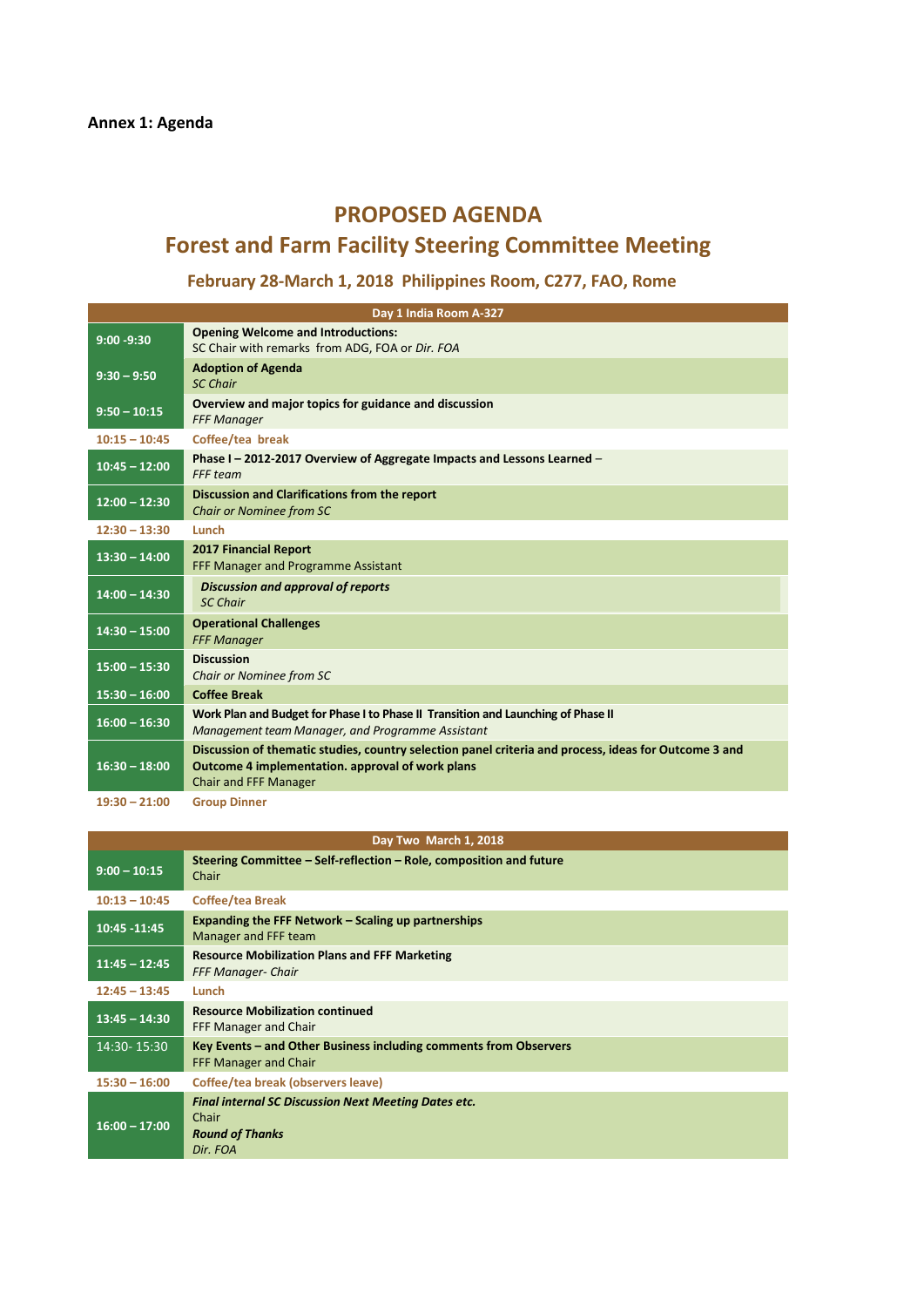# **Annex 2: Attendees at the meeting**

#### **SC Members**

| <b>NAME</b>          | <b>AFFILIATION</b>                                        |
|----------------------|-----------------------------------------------------------|
| Noemi Perez (Chair)  | Finance / Private sector                                  |
| Peter deMarsh        | <b>Forest Producer Organization</b>                       |
| Tiina Huvio          | <b>Business Development Service Provider Organization</b> |
| <b>Emelia Arthur</b> | Government/Policy Representative                          |
| Joji Cariño          | Policy and Advocacy NGO                                   |
| Markku Aho           | International Development                                 |
| Eva Müller           | Partner/Hosting Institution                               |

# **Participants FFF Team**

| Duncan Macqueen          | Principal Researcher - Forest Team                      |
|--------------------------|---------------------------------------------------------|
|                          | Natural Resources Group, IIED                           |
| Anna Bolin               | Researcher - Forest Team, Natural Resources Group, IIED |
| Jeff Campbell            | FFF Manager, FAO HQ                                     |
| Sophie Grouwels          | FFF Forestry Officer, FAO HQ                            |
| Jhony Zapata             | FFF Forestry Officer, FAO HQ                            |
| Marguerite France-Lanord | FFF Communications, FAO HQ                              |
| Svea Senesie             | FFF Associate Professional Officer, FAO HQ              |
| Zoraya Gonzalez          | FFF Administration, FAO HQ                              |
| Tatiana Lebedeva         | FFF Administration, FAO HQ                              |
| Francesca Guarascio      | FFF Reporting, FAO HQ                                   |

#### **Donors Observer**

| Emilie Göransson     | Sweden        |
|----------------------|---------------|
| Suvikki Silvennoinen | --<br>Finland |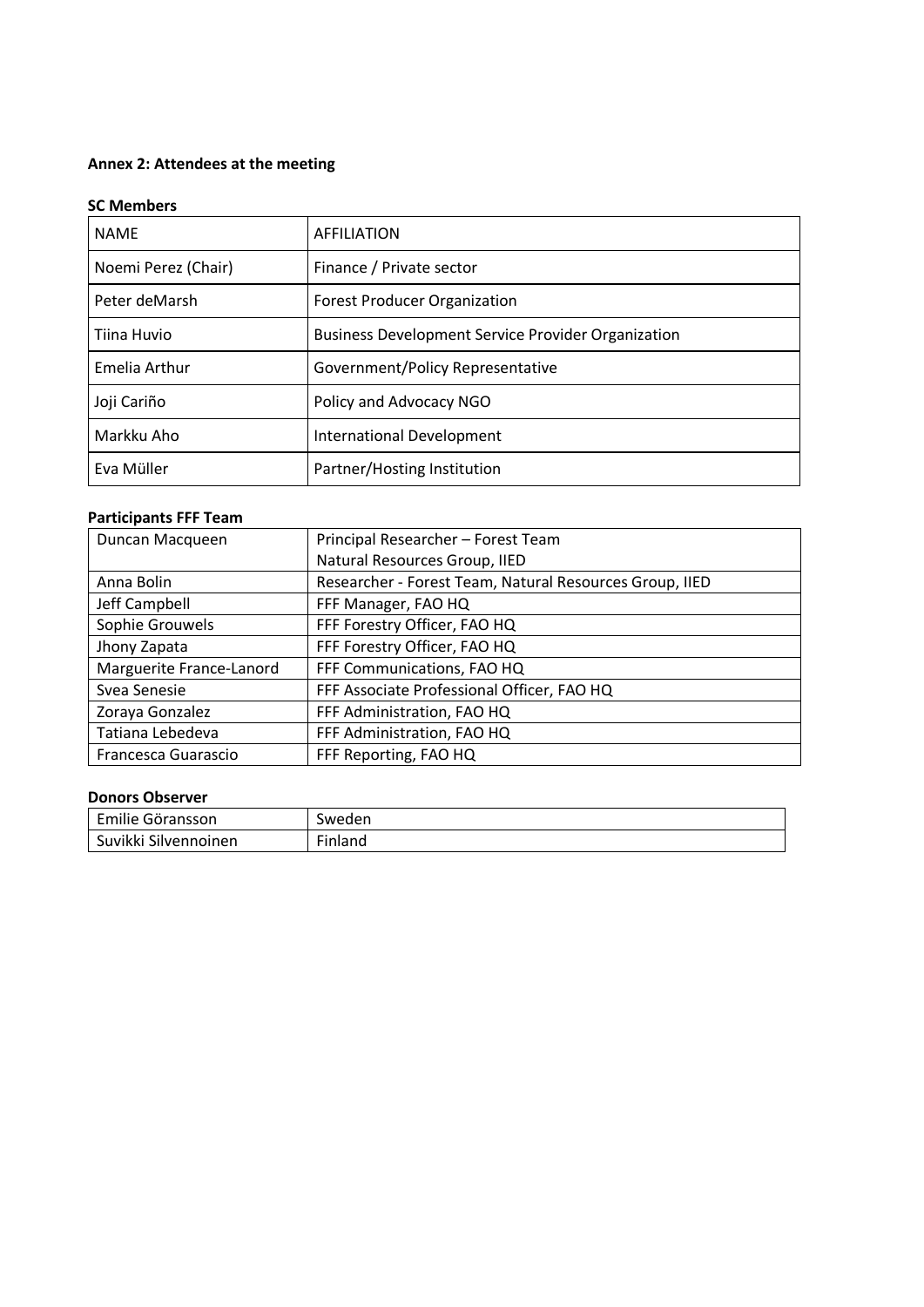## **Annex 3: Full list of SC Members**



|                | <b>NAME</b>                                                                                                                                         | <b>AFFILIATION</b>                                              | <b>CONTACT</b>                                           |
|----------------|-----------------------------------------------------------------------------------------------------------------------------------------------------|-----------------------------------------------------------------|----------------------------------------------------------|
| $\mathbf{1}$   | Noemi Perez (Chair person)<br>President and CEO- Finance Aliiance for<br>Sustainable Trade-FAST                                                     | Finance / Private sector                                        | noemi.perez@fastinternational.<br>org<br>+1-514-759-6626 |
| $\overline{2}$ | Peter de Marsh,<br>Chairperson, IFFA                                                                                                                | <b>Forest Producer</b><br>Organization                          | grandpic@nbnet.nb.ca<br>tel: +1 506 367 2503             |
| 3              | <b>Levi Sucre Romero</b><br>Red Indigena Bribri y Cabecar (RIBCA),<br>Costa Rica And Coordinator,<br>MesoAmerican Alliance of People and<br>Forests | <b>Community Forestry</b><br>Organization                       | levisucre@hotmail.com<br>+505 22 93 63 39                |
| 4              | <b>Myrna Cunningham</b><br>President, Center for Autonomy and<br><b>Development of Indigenous Peoples</b><br><b>CADP, Nicaragua</b>                 | Indigenous Peoples'<br>Organization                             | myrna.cunningham.kain@g<br>mail.com                      |
| 5              | <b>Emelia Arthur</b><br>Presidential Advisor, Policy Delivery Unit,<br>Office of the President, Ghana                                               | Government/Policy                                               | emelia.arthur@gmail.com<br>tel. +233 244 469 015         |
| 6              | <b>Tiina Huvio</b><br>Programme Director FFD, AgriCord                                                                                              | <b>Business Development</b><br>Service Provider<br>Organization | tiina.huvio@ffd.fi<br>tel. +35 840 159 5667              |
| $\overline{7}$ | Joji Cariño<br>Director, Forest Peoples Programme                                                                                                   | Policy and Advocacy<br><b>NGO</b>                               | joji@forestpeoples.org<br>+44 (0)1608 652893             |
| 8              | <b>Markku Aho</b><br>Consultant, Finland                                                                                                            | International<br>Development                                    | markku1704@gmail.com<br>+358405211912                    |
| 9              | <b>Eva Müller</b><br>Director Forest Economics, Policy and<br>Products Division, FAO                                                                | Partner/Hosting<br>Institution                                  | eva.muller@fao.org<br>tel. +390657054628                 |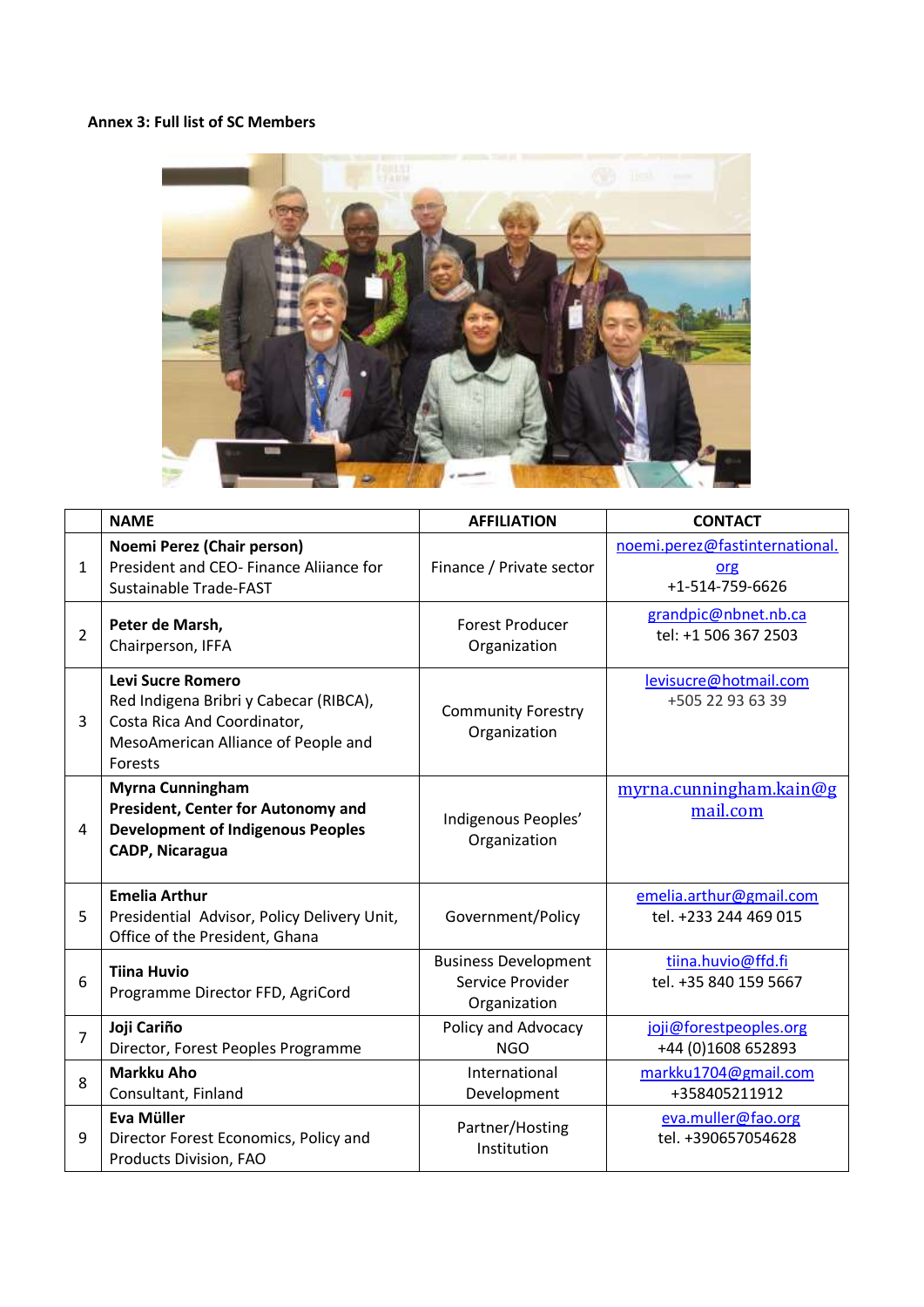



FFF UMBRELLA TOTAL EXPENDITURES BY MAJOR CATEGORIES (JAN 2013 UP **TO DEC 2017)** 

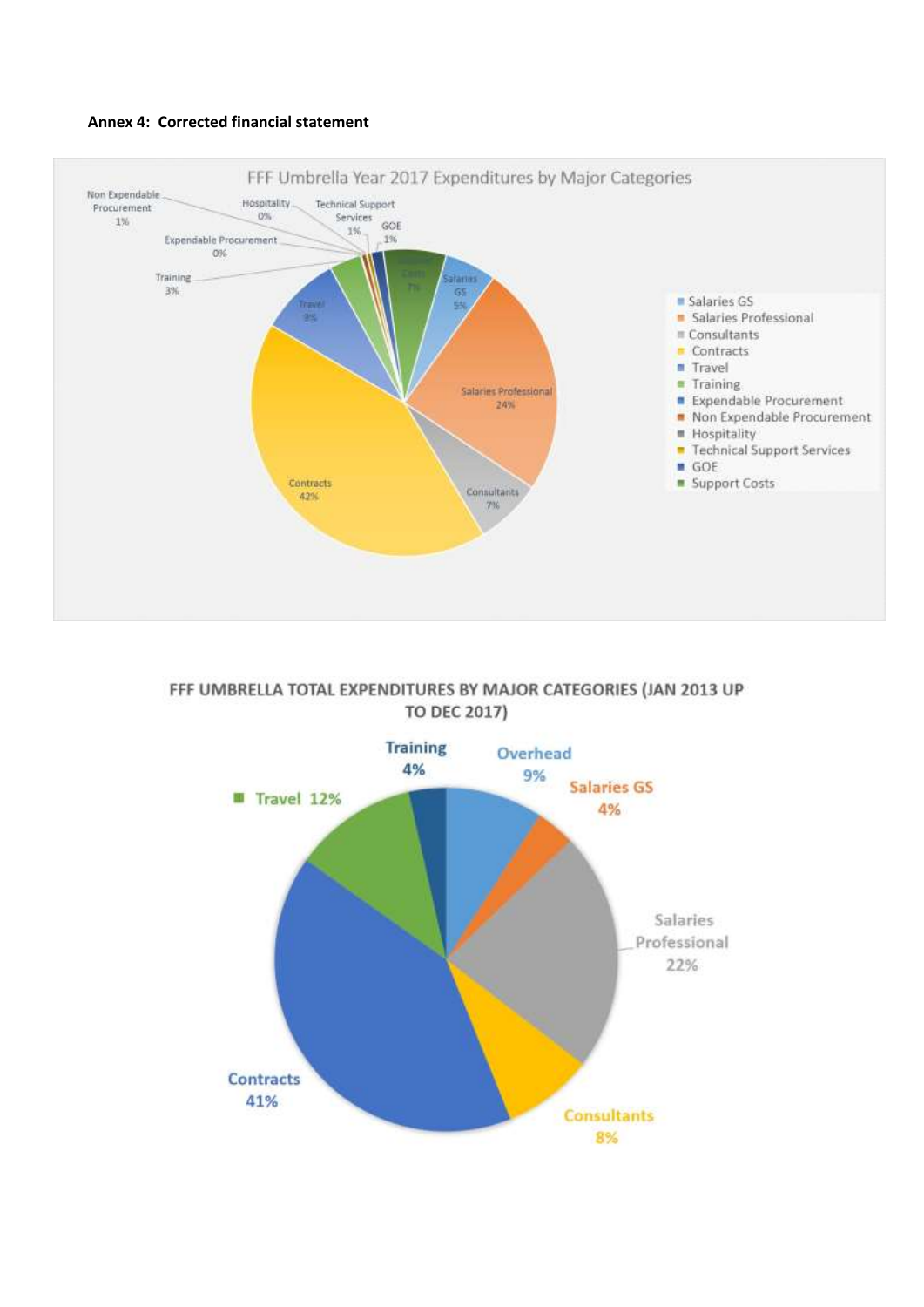|                                                   | Period: 01-Jan-2017 to 31-Dec 2017 |                              | 2017 Financial Overview of FFF Umbrella (Opening Balance- Contributions- Expenditures) |              |
|---------------------------------------------------|------------------------------------|------------------------------|----------------------------------------------------------------------------------------|--------------|
|                                                   |                                    |                              |                                                                                        |              |
| Contributions Received in 2017 (amounts in USD)   | 495/MUL                            | 114/FMM                      | <b>FLEGT</b>                                                                           | <b>Total</b> |
| <b>Opening Balance (CF 2016)</b>                  | 576,348                            |                              |                                                                                        | 576,348      |
|                                                   |                                    |                              |                                                                                        |              |
| Sweden                                            | 782,385                            |                              |                                                                                        | 782,385      |
| Finland                                           | 826,162                            |                              |                                                                                        | 826,162      |
| Finland (2016 contribution rcvd Jan 2017)         | 745,900                            |                              |                                                                                        | 745,900      |
| <b>USA Department of State</b>                    | 200,000                            |                              |                                                                                        | 200,000      |
| <b>USA Forest Service</b>                         | 9,311                              |                              |                                                                                        | 9,311        |
| Agricord                                          | 238,600                            |                              |                                                                                        | 238,600      |
| FMM/FLEGT                                         |                                    | 756,162                      | 52,715                                                                                 | 808,877      |
| Interests                                         |                                    | 2,690                        |                                                                                        | 2,690        |
|                                                   |                                    |                              |                                                                                        |              |
| <b>Total</b>                                      | 3,378,706                          | 758,852                      | 52,715                                                                                 | 4,190,273    |
|                                                   |                                    |                              |                                                                                        |              |
|                                                   |                                    |                              |                                                                                        |              |
|                                                   |                                    |                              |                                                                                        |              |
|                                                   |                                    |                              |                                                                                        |              |
| <b>Budget Lines</b>                               |                                    | 2017 Expenditures            |                                                                                        |              |
|                                                   | 495/MUL                            | 114/FMM                      | 397/EC                                                                                 | Total        |
| 5011 Salaries Professional                        | 898,061                            |                              |                                                                                        | 898,061      |
| 5012 Salaries General Service                     | 200,193                            |                              |                                                                                        | 200,193      |
| 5013 Consultants                                  | 236,837                            |                              | 22,780                                                                                 | 259,617      |
| 5014 Contracts                                    | 1,023,229                          | 523,274                      |                                                                                        | 1,546,503    |
| 5020 Locally Contracted Labour                    | 8                                  |                              |                                                                                        |              |
| 5021 Travel                                       | 184,131                            | 102,068                      | 29,935                                                                                 | 316,134      |
| 5023 Training                                     | 124,273                            |                              |                                                                                        | 124,273      |
| 5024 Expendable Procurement                       | 3,094                              | 502                          | $\overline{\phantom{a}}$                                                               | 3,596        |
| 5025 Non Expendable Procurement                   | 19,408                             |                              | $\overline{\phantom{a}}$                                                               | 19,408       |
| 5026 Hospitality                                  | 1,522                              | $\qquad \qquad \blacksquare$ | $\overline{\phantom{a}}$                                                               | 1,522        |
| 5027 Technical Support Services                   | 16,568                             |                              | $\overline{\phantom{a}}$                                                               | 16,568       |
| 5028 General Operating Expenses                   | 27,969                             | 12,584                       | $\overline{\phantom{a}}$                                                               | 40,553       |
| 5040 General Operating Expenses - external common |                                    |                              |                                                                                        |              |
| services                                          | 466                                | $\overline{\phantom{a}}$     | $\overline{\phantom{a}}$                                                               | 466          |
| 5050 General Operating Expenses - internal common |                                    |                              |                                                                                        |              |
| services                                          | 5,964                              |                              |                                                                                        | 5,964        |
| Total                                             | 2,741,707                          | 638,428                      | 52,715                                                                                 | 3,432,850    |
| 5029 Support Costs                                | 161,362                            | 82,996                       |                                                                                        | 244,358      |
|                                                   | 2,903,069                          | 721,424                      | 52,715                                                                                 | 3,677,208    |
|                                                   |                                    |                              |                                                                                        |              |
| <b>Grand Total</b><br>Remaining Balances          | 475,637                            | 37,428                       |                                                                                        | 513,066      |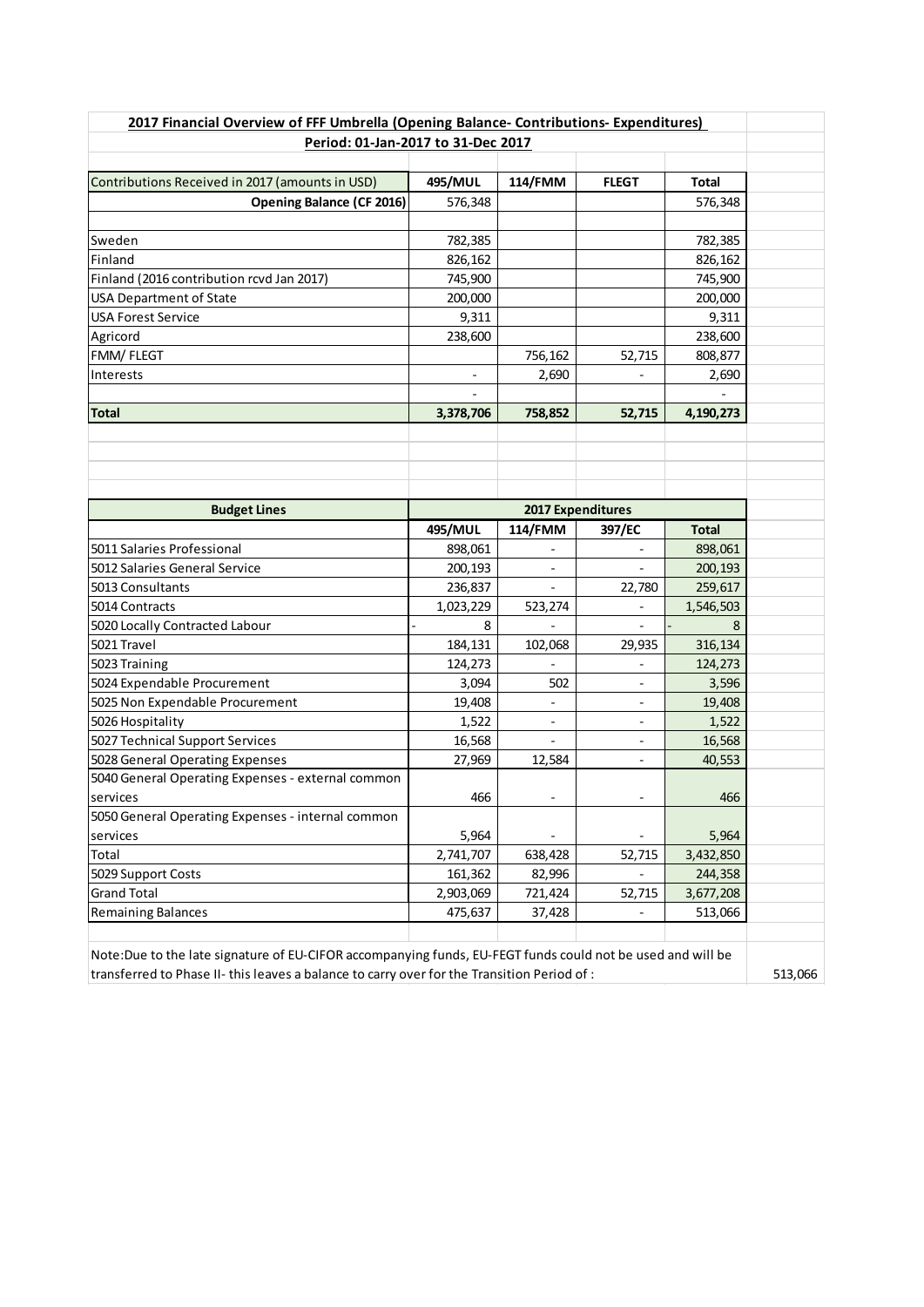| PHASE 1 FFF 2012-2017 Financial Overview                         |                              |         |            |         |              |              |  |
|------------------------------------------------------------------|------------------------------|---------|------------|---------|--------------|--------------|--|
|                                                                  |                              |         |            |         |              |              |  |
| Contributions Received up to Dec 2017                            |                              |         |            |         |              |              |  |
|                                                                  | 812/GER                      | 495/SWE | 495/MUL    | 114/FMM | <b>FLEGT</b> | <b>Total</b> |  |
| Carlowitz                                                        | 1,110,273                    |         |            |         |              | 1,110,273    |  |
| Sweden                                                           |                              | 72,498  | 6,866,890  |         |              | 6,939,388    |  |
| Finland                                                          |                              |         | 4,991,277  |         |              | 4,991,277    |  |
| <b>USA Department of State</b>                                   |                              |         | 950,000    |         |              | 950,000      |  |
| <b>USA Forest Service</b>                                        |                              |         | 9,311      |         |              | 9,311        |  |
| Agricord                                                         |                              |         | 1,115,553  |         |              | 1,115,553    |  |
| FMM/FLEGT                                                        |                              |         |            | 758,862 | 52,715       | 811,577      |  |
| <b>OTHER (NFP Remaining Funds)</b>                               |                              |         | 279,660    |         |              | 279,660      |  |
| Interests                                                        |                              |         | 22,820     |         |              | 22,820       |  |
| <b>Total</b>                                                     | 1,110,273                    | 72,498  | 14,235,511 | 758,862 | 52,715       | 16,229,859   |  |
|                                                                  |                              |         |            |         |              |              |  |
|                                                                  |                              |         |            |         |              |              |  |
|                                                                  | <b>Expenses up to 31 Dec</b> |         |            |         |              |              |  |
| <b>Budget Line</b>                                               | 2017                         |         |            |         |              |              |  |
| 5011 Salaries Professional (Parent)                              | 3,537,292                    |         |            |         |              |              |  |
| 5012 Salaries General Service (Parent)                           | 580,233                      |         |            |         |              |              |  |
| 5013 Consultants (Parent)                                        | 1,335,244                    |         |            |         |              |              |  |
| 5014 Contracts (Parent)                                          | 6,425,788                    |         |            |         |              |              |  |
| 5020 Locally Contracted Labour (Parent)                          | 18,411                       |         |            |         |              |              |  |
| 5021 Travel (Parent)                                             | 1,826,317                    |         |            |         |              |              |  |
| 5023 Training (Parent)                                           | 554,790                      |         |            |         |              |              |  |
| 5024 Expendable Procurement (Parent)                             | 96,574                       |         |            |         |              |              |  |
| 5025 Non Expendable Procurement (Parent)                         | 25,137                       |         |            |         |              |              |  |
| 5026 Hospitality (Parent)                                        | 7,542                        |         |            |         |              |              |  |
| 5027 Technical Support Services (Parent)                         | 121,273                      |         |            |         |              |              |  |
| 5028 General Operating Expenses (Parent)                         | 244,611                      |         |            |         |              |              |  |
| 5029 Support Costs (Parent)                                      | 907,677                      |         |            |         |              |              |  |
| 5040 General Operating Expenses - external common services (Par  | 13,743                       |         |            |         |              |              |  |
| 5050 General Operating Expenses - internal common services (Pare | 59,590                       |         |            |         |              |              |  |
| Total                                                            | 15,754,222                   |         |            |         |              |              |  |
|                                                                  |                              |         |            |         |              |              |  |
| Remaining Balance Cash Rcvd - Expenditures                       | 475,637                      |         |            |         |              |              |  |
| interest                                                         | $\mathbf 0$                  |         |            |         |              |              |  |
| remaining balance FMM                                            | 37,428                       |         |            |         |              |              |  |
| Psc                                                              | $\mathbf 0$                  |         |            |         |              |              |  |
| total                                                            | 513,065                      |         |            |         |              |              |  |
|                                                                  |                              |         |            |         |              |              |  |
| Final Remaining Balance for CF into 2018                         | 513,065                      |         |            |         |              |              |  |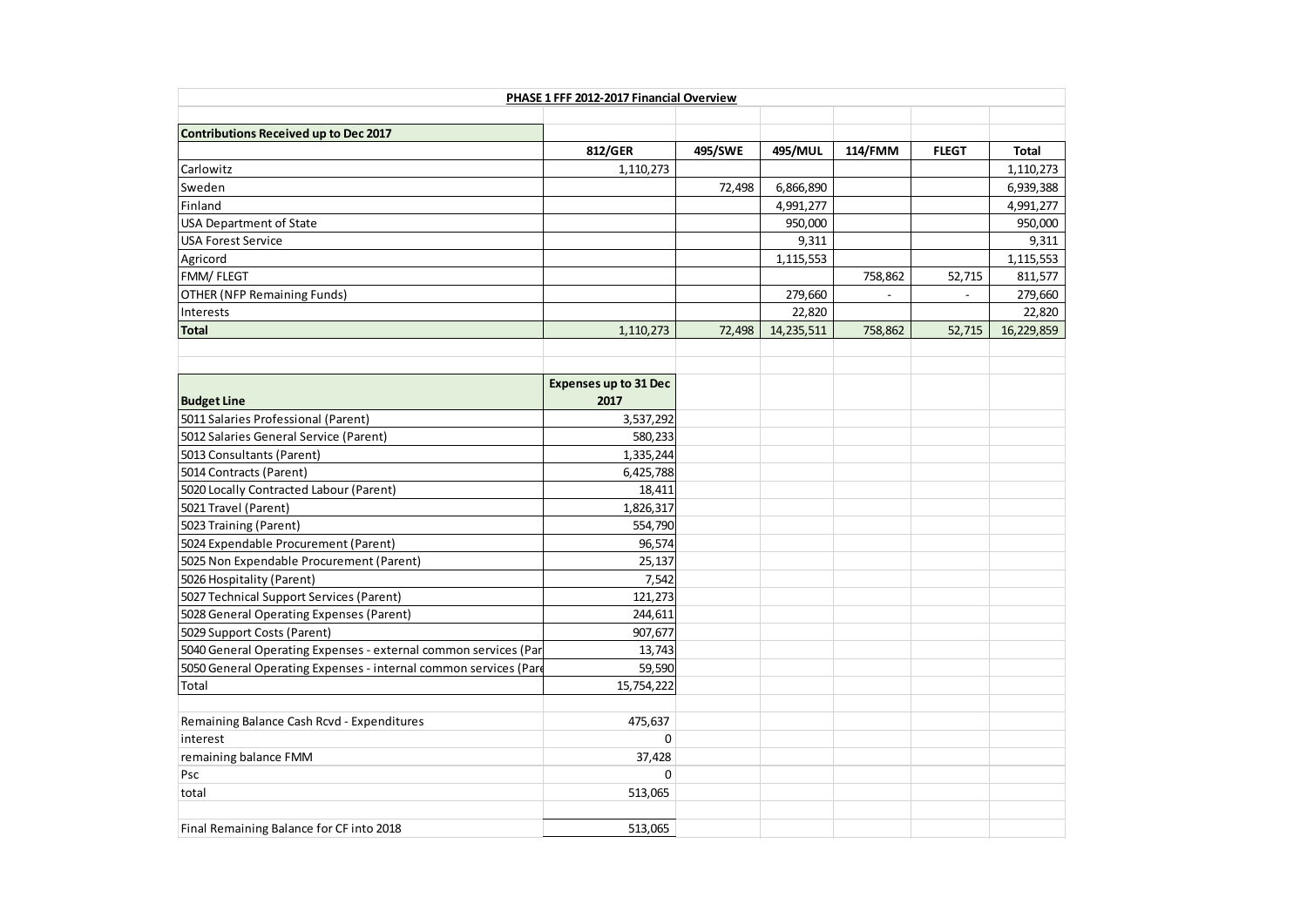| PHASE 1 FFF Transition into PHASE II January to September 2018- Provisional Financial Overview |                      |                |                        |                     |  |           |
|------------------------------------------------------------------------------------------------|----------------------|----------------|------------------------|---------------------|--|-----------|
|                                                                                                |                      |                |                        |                     |  |           |
| <b>Contributions Received 2018 (CASH)</b>                                                      | 495/MUL              | <b>FMM/114</b> | <b>TOTAL Contrib</b>   |                     |  |           |
| Sweden                                                                                         | 1,197,461            |                | 1,197,461              |                     |  |           |
| CARRY forward from 2017 (495/MUL AND 114/FMM)                                                  | 475,637              | 37,428         | 513,065                |                     |  |           |
| <b>Total</b>                                                                                   | 1,673,098            | 37,428         | 1,710,526              |                     |  |           |
|                                                                                                |                      |                |                        | <b>Total Budget</b> |  |           |
|                                                                                                | <b>Carry Forward</b> |                | <b>Transtion Funds</b> | Available           |  |           |
|                                                                                                |                      |                |                        |                     |  |           |
| <b>Budget Line</b>                                                                             | 495/MUL*             | 114/FMM        | 495/MUL                | 495MUL+FMM          |  |           |
| 5011 Salaries Professional (Parent)                                                            | 28,000               |                | 572,000                | 600,000             |  | 600,000   |
| 5012 Salaries General Service (Parent)                                                         |                      |                | 190,000                | 190,000             |  | 190,000   |
| 5013 Consultants (Parent)                                                                      | 60,000               |                | 70,000                 | 130,000             |  | 130,000   |
| 5014 Contracts (Parent)                                                                        | 110,000              | 16,722         | 230,000                | 356,722             |  | 340,000   |
| 5020 Locally Contracted Labour (Parent)                                                        | 4,100                |                |                        | 4,100               |  | 4,100     |
| 5021 Travel (Parent)                                                                           | 52,000               | 7,300          | 48,000                 | 107,300             |  | 100,000   |
| 5023 Training (Parent)                                                                         | 4,900                | $\overline{a}$ |                        | 4,900               |  | 4,900     |
| 5024 Expendable Procurement (Parent)                                                           | 3,450                | 100            | 550                    | 4,100               |  | 4,000     |
| 5025 Non Expendable Procurement (Parent)                                                       | 1,950                |                | 550                    | 2,500               |  | 2,500     |
| 5026 Hospitality (Parent)                                                                      | 1,500                | $\blacksquare$ | 500                    | 2,000               |  | 2,000     |
| 5027 Technical Support Services (Parent)                                                       | 176,738              |                | 18,147                 | 194,885             |  | 194,885   |
| 5028 General Operating Expenses (Parent)                                                       | 2,500                | 9,000          | 1,000                  | 12,500              |  | 3,500     |
| 5040 General Operating Expenses - external common services (Parent)                            | 1,500                | $\blacksquare$ |                        | 1,500               |  | 1,500     |
| 5050 General Operating Expenses - internal common services (Parent)                            | 2,500                |                |                        | 2,500               |  | 2,500     |
| Sub-total                                                                                      | 449,138              | 33,122         | 1,130,747              | 1,613,007           |  | 1,579,885 |
| 5029 Support Costs (Parent)                                                                    | 26,499               | 4,306          | 66,714                 | 97,519              |  | 93,213    |
| <b>Total</b>                                                                                   | 475,637              | 37,428         | 1,197,461              | 1,710,526           |  | 1,673,098 |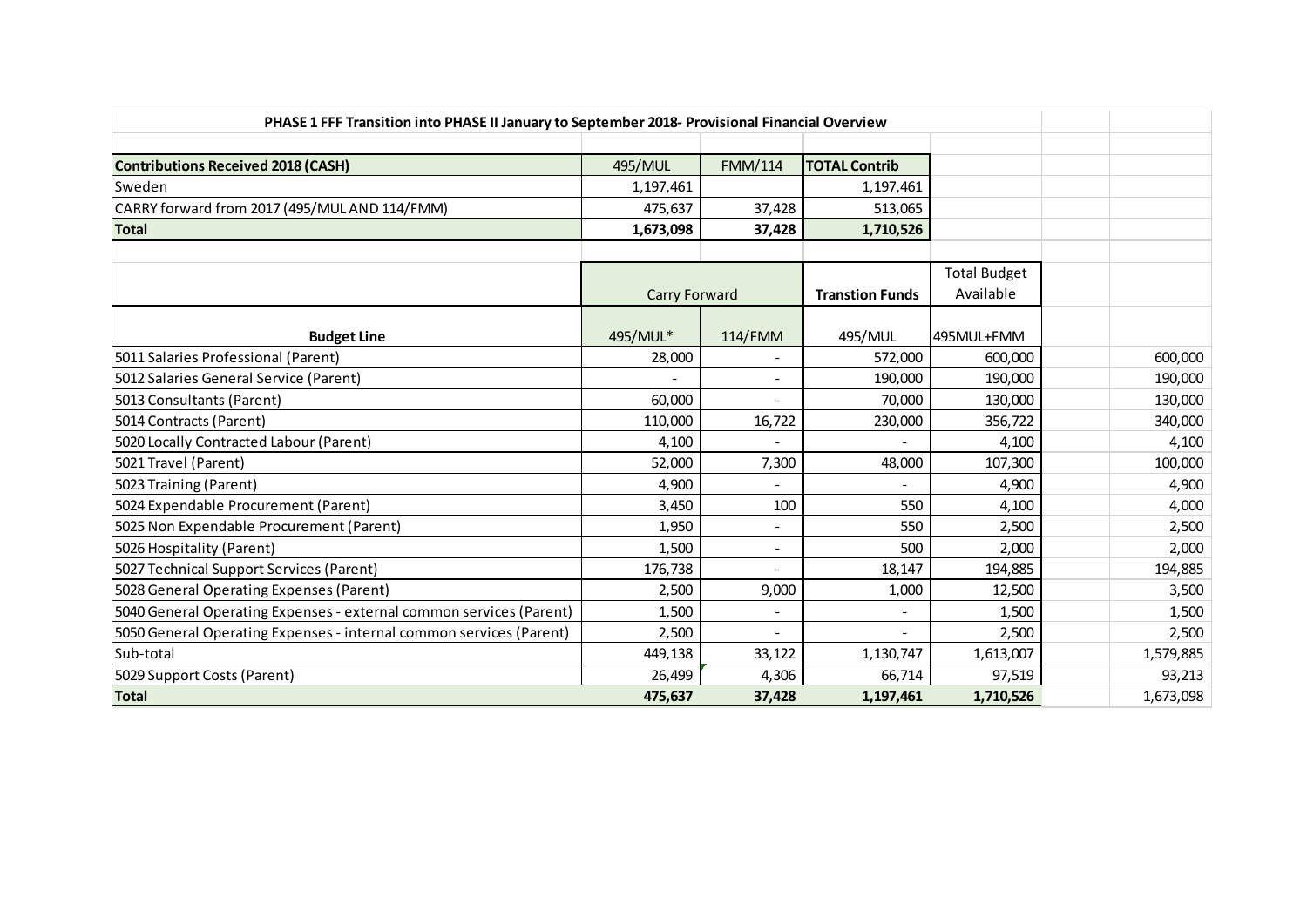| <b>Financial Statement Overview for PHASE I + Transition</b> |           |                                                       |            |         |              |            |  |  |  |
|--------------------------------------------------------------|-----------|-------------------------------------------------------|------------|---------|--------------|------------|--|--|--|
|                                                              |           | PHASE I + Transition Dec 2012- Sep 2018 Contributions |            |         |              |            |  |  |  |
|                                                              |           |                                                       |            |         |              |            |  |  |  |
|                                                              | 812/GER   | 495/SWE                                               | 495/MUL    | 114/FMM | <b>FLEGT</b> | Total      |  |  |  |
| Carlowitz                                                    | 1,193,428 |                                                       |            |         |              | 1,193,428  |  |  |  |
| Sweden                                                       |           | 72,516                                                | 8,060,280  |         |              | 8,132,796  |  |  |  |
| Finland                                                      |           |                                                       | 4,991,276  |         |              | 4,991,276  |  |  |  |
| <b>USA</b>                                                   |           |                                                       | 950,000    |         |              | 950,000    |  |  |  |
| Agricord                                                     |           |                                                       | 1,115,553  |         |              | 1,115,553  |  |  |  |
| <b>FMM/FLEGT</b>                                             |           |                                                       |            | 758,862 | 52,715       | 811,577    |  |  |  |
| <b>OTHER (NFP Remaining Funds)</b>                           |           |                                                       | 240,603    |         |              | 240,603    |  |  |  |
| Intrerests                                                   |           |                                                       | 22,820     |         |              | 22,820     |  |  |  |
| Returned balances for closed projects                        | $-83,156$ |                                                       |            |         |              | $-83,156$  |  |  |  |
| <b>Total Contributions Received</b>                          | 1,110,272 | 72,516                                                | 15,380,531 | 758,862 | 52,715       | 17,374,896 |  |  |  |
|                                                              |           |                                                       |            |         |              |            |  |  |  |
| DUDCET ALLOCATION DUACEL 1 TRANSITION                        |           |                                                       |            |         |              |            |  |  |  |

| <b>BUDGET ALLOCATION PHASE I + TRANSITION</b>              |                |                          |            |                          |                          |                     |  |  |
|------------------------------------------------------------|----------------|--------------------------|------------|--------------------------|--------------------------|---------------------|--|--|
| Account                                                    | 812/GER        | 495/SWE                  | 495/MUL*   | 114/FMM                  | FLEGT**                  | <b>Total Budget</b> |  |  |
| 5011 Salaries Professional                                 | 144,848        | $\overline{\phantom{a}}$ | 3,992,444  |                          | $\overline{\phantom{0}}$ | 4,137,292           |  |  |
| 5012 General Services                                      |                | $\overline{\phantom{a}}$ | 770,233    | $\overline{\phantom{a}}$ | $\overline{\phantom{0}}$ | 770,233             |  |  |
| 5013 Consultants                                           | 116,077        | $\overline{\phantom{0}}$ | 1,326,387  |                          | 22,780                   | 1,465,244           |  |  |
| 5014 Contracts                                             | 436,653        | $\overline{\phantom{0}}$ | 5,805,857  | 539,996                  |                          | 6,782,506           |  |  |
| 5020 Locally Contracted Labour                             | 300            | $\overline{\phantom{a}}$ | 22,211     |                          |                          | 22,511              |  |  |
| 5021 Travel                                                | 229,994        | 63,555                   | 1,504,344  | 109,400                  | 29,935                   | 1,937,228           |  |  |
| 5023 Training                                              | 56,753         | $\overline{\phantom{a}}$ | 502,841    |                          |                          | 559,594             |  |  |
| 5024 Expendable Procurement                                | 9,159          | $\overline{\phantom{0}}$ | 90,913     | 601                      | $\overline{\phantom{0}}$ | 100,673             |  |  |
| 5025 Non Expendable Procurement                            | 160            | $\overline{\phantom{a}}$ | 26,227     |                          | $\overline{\phantom{0}}$ | 26,387              |  |  |
| 5026 Hospitality                                           |                | $\overline{\phantom{a}}$ | 9,542      | $\overline{\phantom{a}}$ |                          | 9,542               |  |  |
| 5027 Technical Support Services                            | 4,012          | $\overline{\phantom{a}}$ | 216,146    |                          |                          | 220,158             |  |  |
| 5028 General Operating Expenses                            | 49,235         | 4,921                    | 181,032    | 21,562                   |                          | 256,750             |  |  |
| 5040 General Operating Expenses - external common services | 1,225          | $\overline{\phantom{a}}$ | 14,018     |                          |                          | 15,243              |  |  |
| 5050 General Operating Expenses - internal common services | $\overline{a}$ | $\overline{\phantom{0}}$ | 61,441     |                          |                          | 61,441              |  |  |
| Total                                                      | 1,048,416      | 68,476                   | 14,523,636 | 671,559                  | 52,715                   | 16,364,802          |  |  |
| 5029 Support Costs                                         | 61,857         | 4,040                    | 856,895    | 87,303                   | $\overline{\phantom{0}}$ | 1,010,094           |  |  |
| <b>GRAND TOTAL</b>                                         | 1,110,272      | 72,516                   | 15,380,531 | 758,862                  | 52,715                   | 17,374,896          |  |  |
|                                                            |                |                          |            |                          |                          |                     |  |  |
|                                                            |                |                          |            |                          |                          |                     |  |  |
|                                                            |                |                          |            |                          |                          |                     |  |  |
| * Includes 2018 funds                                      |                |                          |            |                          |                          |                     |  |  |
| ** funds to be transferred into PHASE II Umbrella          |                |                          |            |                          |                          |                     |  |  |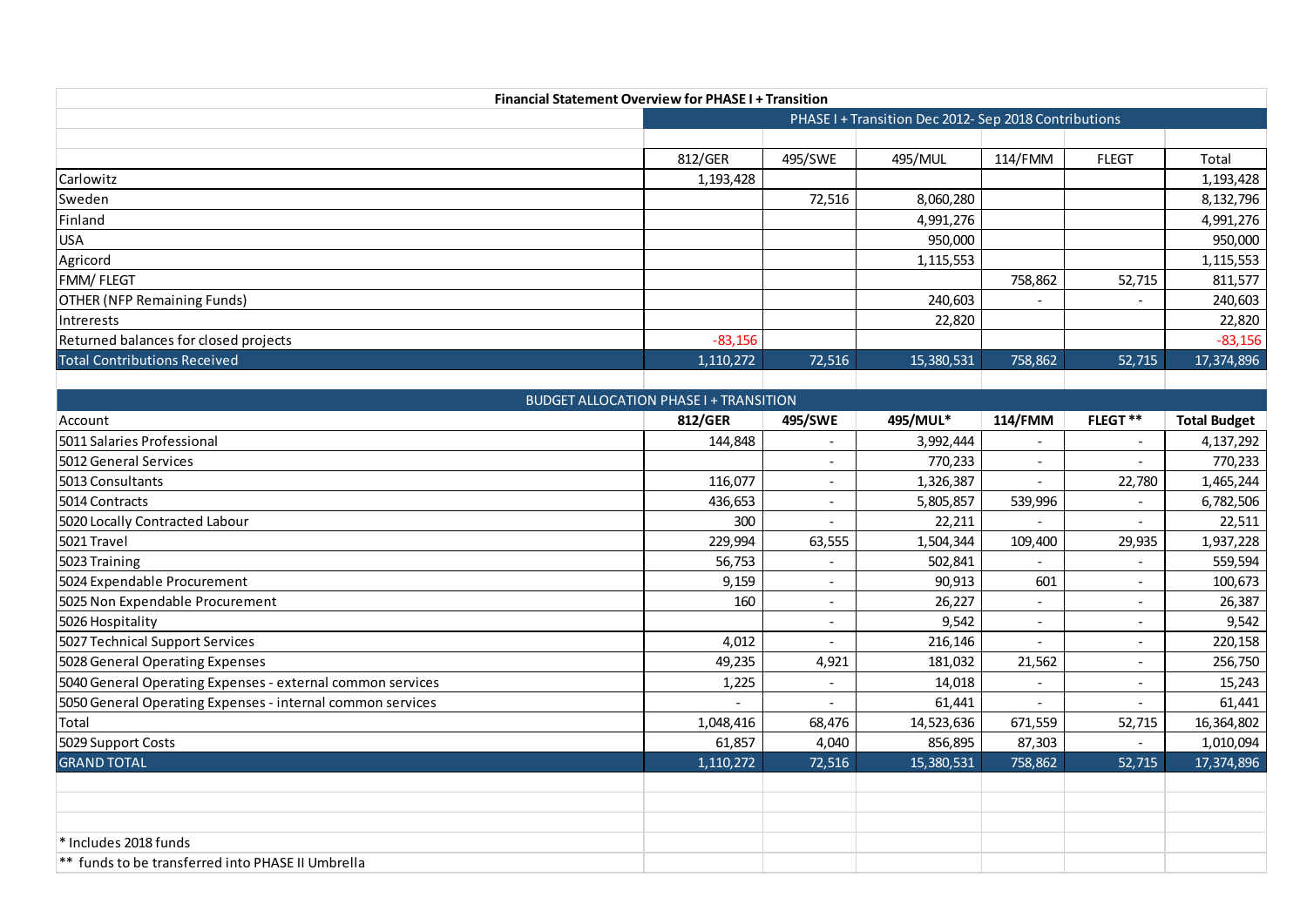| <b>Financial Statement Overview for PHASE II</b>           |              |             |                          |  |  |  |
|------------------------------------------------------------|--------------|-------------|--------------------------|--|--|--|
| PHASE II 2018-2022 Contributions                           |              |             |                          |  |  |  |
|                                                            | <b>FLEGT</b> | <b>MUL</b>  | <b>TOTAL</b>             |  |  |  |
| <b>EU-FLEGT</b>                                            | 1,382,573    |             | 1,382,573                |  |  |  |
| <b>IKEA</b>                                                |              | 130,000     | 130,000                  |  |  |  |
|                                                            |              |             |                          |  |  |  |
| <b>Total Contributions</b>                                 |              |             | 1,512,573                |  |  |  |
|                                                            |              |             |                          |  |  |  |
|                                                            |              |             |                          |  |  |  |
|                                                            |              |             |                          |  |  |  |
|                                                            |              |             |                          |  |  |  |
| <b>BUDGET ALLOCATION PHASE II</b>                          |              |             |                          |  |  |  |
| Account                                                    | <b>FLEGT</b> | <b>IKEA</b> | <b>Total Budget</b>      |  |  |  |
| 5011 Salaries Professional                                 | 354,516      |             | 354,516                  |  |  |  |
| 5012 General Services                                      |              |             |                          |  |  |  |
| 5013 Consultants                                           | 135,959      |             | 135,959                  |  |  |  |
| 5014 Contracts                                             | 826,765      | 122,757     | 949,522                  |  |  |  |
| 5020 Locally Contracted Labour                             |              |             |                          |  |  |  |
| 5021 Travel                                                | 36,206       |             | 36,206                   |  |  |  |
| 5023 Training                                              | 23,811       |             | 23,811                   |  |  |  |
| 5024 Expendable Procurement                                |              |             | $\overline{a}$           |  |  |  |
| 5025 Non Expendable Procurement                            |              |             | $\overline{a}$           |  |  |  |
| 5026 Hospitality                                           |              |             | $\overline{\phantom{a}}$ |  |  |  |
| 5027 Technical Support Services                            | 5,316        |             | 5,316                    |  |  |  |
| 5028 General Operating Expenses                            |              |             | $\overline{\phantom{a}}$ |  |  |  |
| 5040 General Operating Expenses - external common services |              |             | $\overline{\phantom{a}}$ |  |  |  |
| 5050 General Operating Expenses - internal common services |              |             | $\overline{\phantom{a}}$ |  |  |  |
| Total                                                      | 1,382,573    | 122,757     | 1,505,330                |  |  |  |
| 5029 Support Costs                                         |              | 7,243       | 7,243                    |  |  |  |
| <b>GRAND TOTAL</b>                                         | 1,382,573    | 130,000     | 1,512,572                |  |  |  |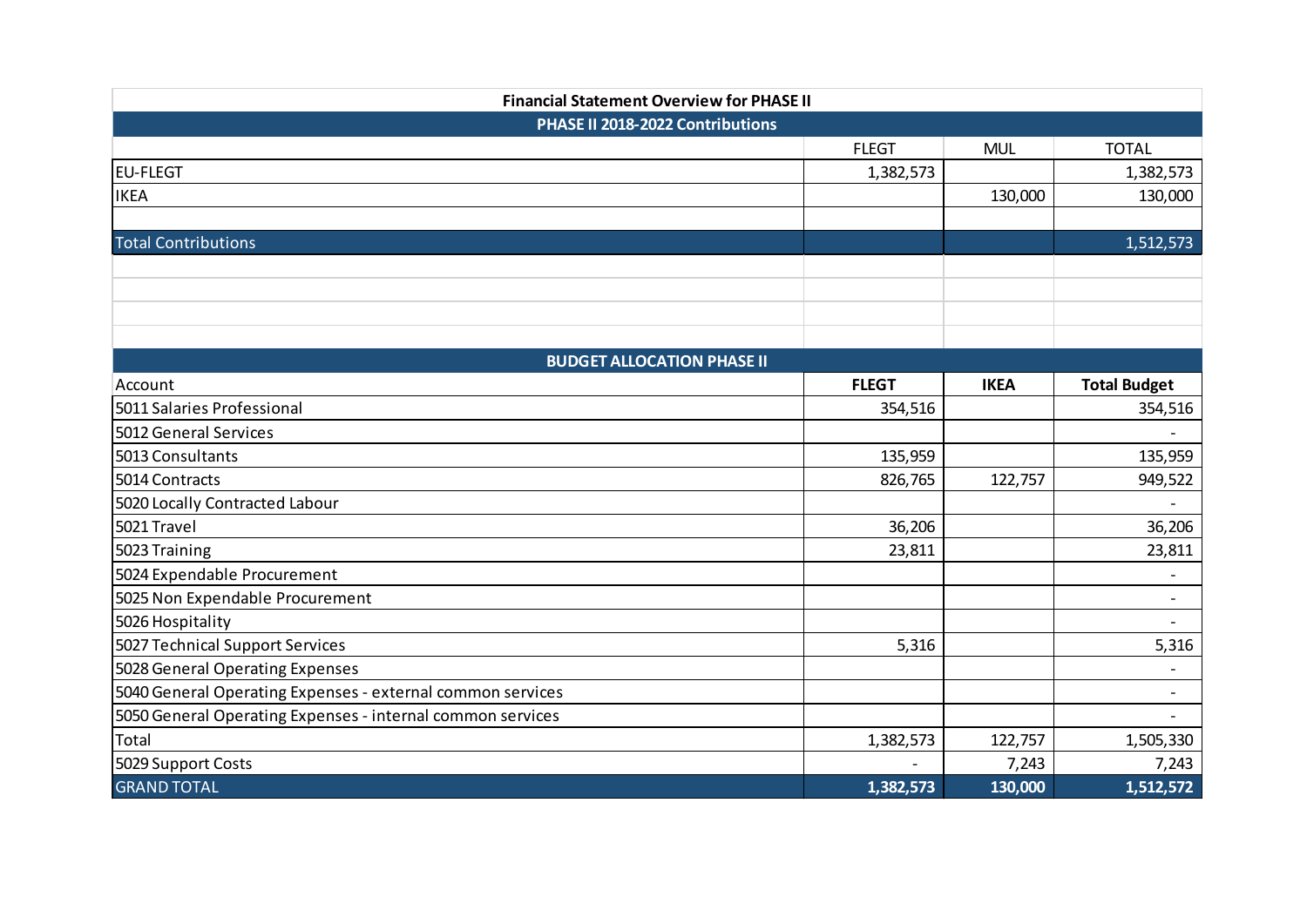**Annexe 5: Minutes of the fifth SC Meeting, without Annexes, February 2017**



# **Minutes of the fifth meeting of the Forest and Farm Facility Steering Committee**

FAO headquarters, Rome, Italy 15-16 February 2017



#### **Introductions**

The 5<sup>th</sup> meeting of the Forest and Farm Facility Steering Committee was held at FAO in Rome from February 15-16<sup>th</sup>. The chair August Temu welcomed members of the Steering Committee (SC) and observers and invited them to introduce themselves in a *tour de table*. With the exception of Rukka Sombolinggi and Levi Sucre Romero all SC members were present. Hannelore Beerlandt, the new director of AgriCord participated in the meeting as an observer. In addition donor partners from Sweden and Finland also participated in the meeting. See the Agenda in Annex 1, the list of participants in Annex 2, the list of SC members in Annex 3.

#### **Opening welcome from Eva Muller, Director Forest Economics, Policy and Products Division, FAO**

On behalf of Maria Helena Semedo, Officer-in-Charge, Forestry Department, Eva Muller explained that climate change has become a key priority of FAO, and that the Forestry Department has been accredited with the Green Climate Fund and therefore project concepts have started to be developed. She highlighted that FFF's work contributes to climate mitigation and strengthens landscape resilience. She acknowledged the FFF as a key flagship programme within FAO, seen as a model of collaboration. The Mid Term evaluation was positive. As 2017 is the last year of the first phase of FFF, she said that all commitments should be fully filled by the end of the year and that the proposal for Phase II to be reviewed by SC members will scale up the work of the FFF by increasing the number of countries. The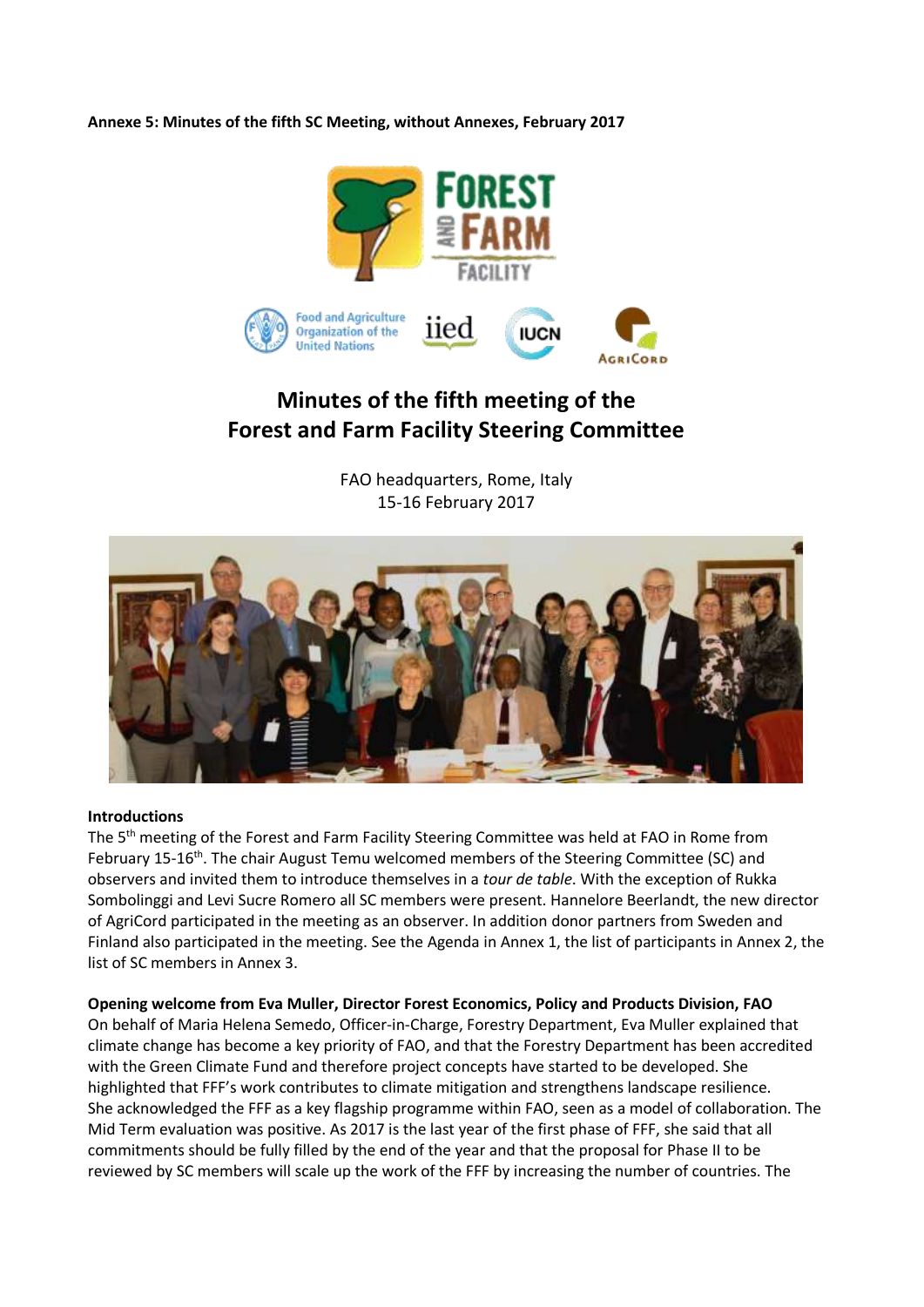slightly change of focus for Phase will help to deliver climate change resilience, increase the value chain and the role of FFPOs in achieving the SDGs. She reiterated the strong support of FAO to the FFF as a flagship programme.

August Temu provided thanks to Eva Muller and to FAO support to the FFF.

**Adoption of agenda and confirmation of the minutes from the last Steering Committee meeting** The agenda was revised in order to give more time to key strategic discussion already on day 1. Since a member of the SC was not able to attend the second day, SC members felt the need to discuss Phase II after lunch on the first day.

The minutes from the previous SC meeting were reviewed and were approved (*proposed by Eva Muller and seconded by Emilia Arthur*). A copy of the minutes of the last SC meeting without Annexes is attached as Annex 5.

#### **Major topics for guidance / Reporting**

SC members were requested to give comments on the Annual Report 2016, and discuss how SC can best contribute to FFF.

#### *Synthesis of the discussion*

- SC members would like to be better alerted when FFF publications are launched.
- More quantitative data is requested by SC members over the Pillars, with good baseline data (for Phase II) in order to be able to show the impact of FFF specifically.
- Instead of reporting country by country, SC members would appreciate a good executive summary by pillar, and key achievements. A maximum of 15 pages was suggested with more detailed country reporting as an annex.
- An analysis on the strategic impact of the FFF has been requested, including some reflections on the weaknesses and failures of the programme in order to build on the lessons.

#### *Action items for Management's follow-up*

 The Steering Committee will make its recommendations on the final reporting structure at its next check in – by skype call. The report will be sent 2- 3 weeks before the next SC Meeting

#### **Stories of impact from partner countries**

After three country presentations (The Gambia, Bolivia, Nepal) including each two slides with the main outcomes of the year by Pillar and a short video of a human story, SC members asked to revise the agenda. It was agreed to proceed with an open discussion around area where there is a need for SC feedback.

During a short brainstorming, the following challenges for discussion were identified by SC members and FFF team, in particular Duncan MacQueen from the Monitoring and Learning analysis:

- 1. How do we distinguish FFPOs business from other types/conventional business?
- 2. How do we improve business incubation support?
- 3. How do we catalyze in-country exchanges and develop champion's network?
- 4. Equity (gender, youth) but also between larger (apex) and smaller POs.
- 5. Big communication : bring local voice to global level, potential ambassador.
- 6. How do we translate FFF contribution into livelihoods improvement?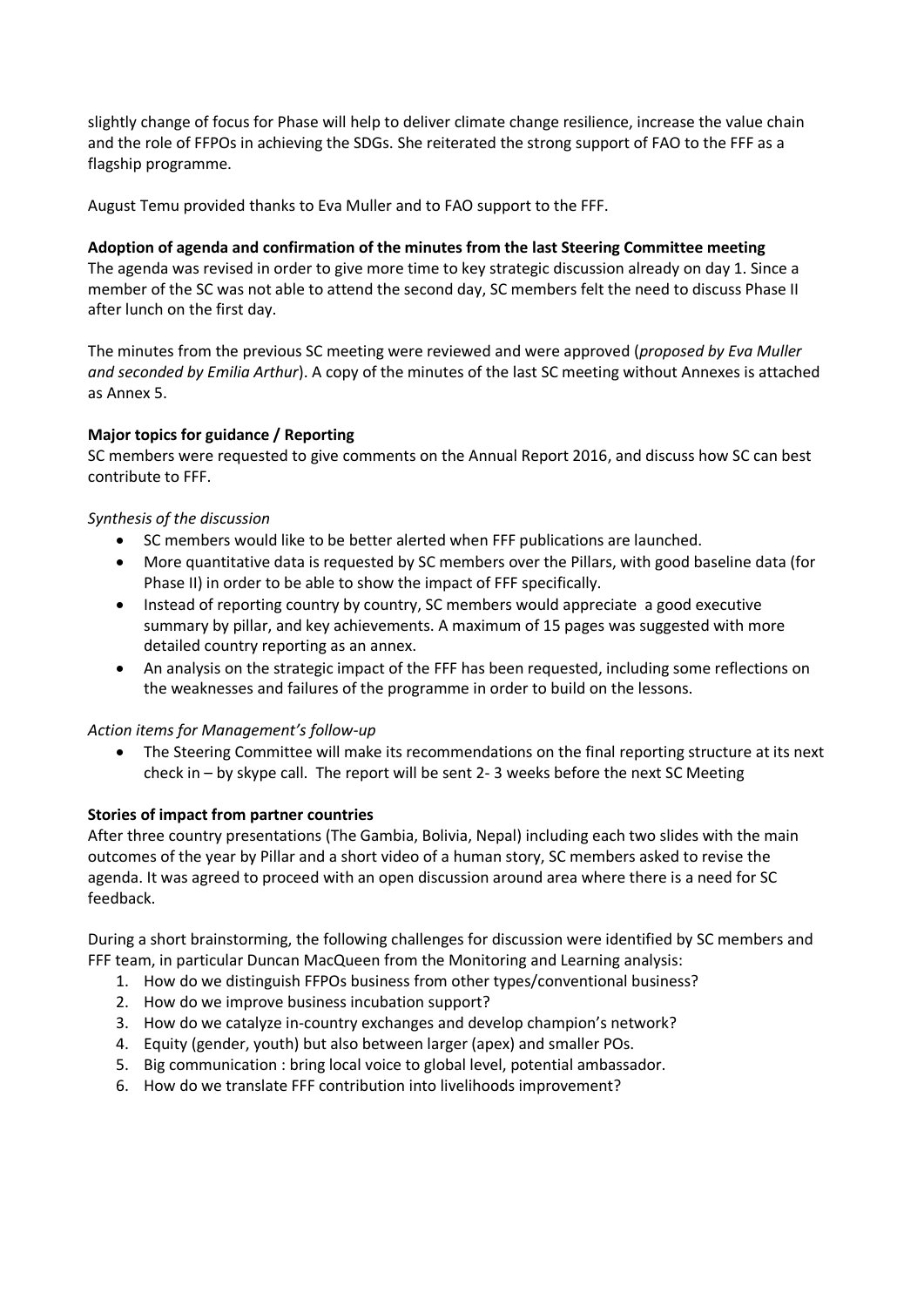# *Synthesis of the discussion*

- Although there is an increased awareness and understanding on the role of FFPOs, there is a need to **make business case** for smallholders and community forestry. This should come from individual stories. Global impact of FFF was also emphasized So individual stories could also reflect the global impact or make the case of the global impact of the FFFPOs
- Challenge in communications to highlight the added value of FFPOs since **SDGs indicators** don't mention organized groups.
- Numbers are needed to access funds and work with climate change opportunities.
- **Business incubators** should come from FFPOs, facilitating exchanges on subjects between POs can help.
- AgriCord mentioned the existence of a consultation tool for business advocacy, looking at youth, and linkage generation: FACT (Farmers Advocacy Consultation Tool) developed by Agriterra and widely used, also by other members of AgriCord.
- Equity: not only the representation but also the participation of the representatives at the table is important.
- Bring together the constituencies together is key (FFPOS and Indigenous peoples).

# *Action items for Management's follow-up*

- The FFF needs to get real ambassadors to influence the global thinking.
- The Youth who are in the cities should also be targeted in the training.
- Organised members could act as actors for incubation support.

#### **Phase II**

FFF Manager gave a brief presentation of the Mid Term Evaluation, its positive results, and how FFF can build new capitals for Phase II.

# *Synthesis of the discussion*

- The FFF comparative advantage as a cross cutting programme to link with climate change and the SDGs has been recognized.
- Does FFF have a comparative advantage in Outcome 4: Improved and equitable access to social and cultural services?
- There is a need for country-specific exit strategies as part of planning, as well as a reflection on the sustainability of the process.
- SC members discussed the question of how rural transformation and the transformation of rural economies links to transformation at the national level.
- There is an opportunity to liaise with member-based organisations well established to lead to a more long-term relationships.
- The outcomes of Phase II could be the equivalent of what were the Pillars in Phase I.

# *Action items for Management's follow-up*

- The Programme Document of Phase II will be refined and send to SC members for final review. It will include a revised Executive summary.
- Clear criteria on how, when and where to expand the country selection will be defined in the Programme Document.
- The term "indigenous peoples" will be added separately to FFPOs in the programme Document.
- FFPOs will be involved in Phase II development and planning process.
- Baseline will be well planned to start Phase II M&L implementation.
- Risk Management chapter will be further developed in the Programme Document of Phase II through a systematic and systemic approach (including risk mapping, evaluating, inclusion in workplans and reporting).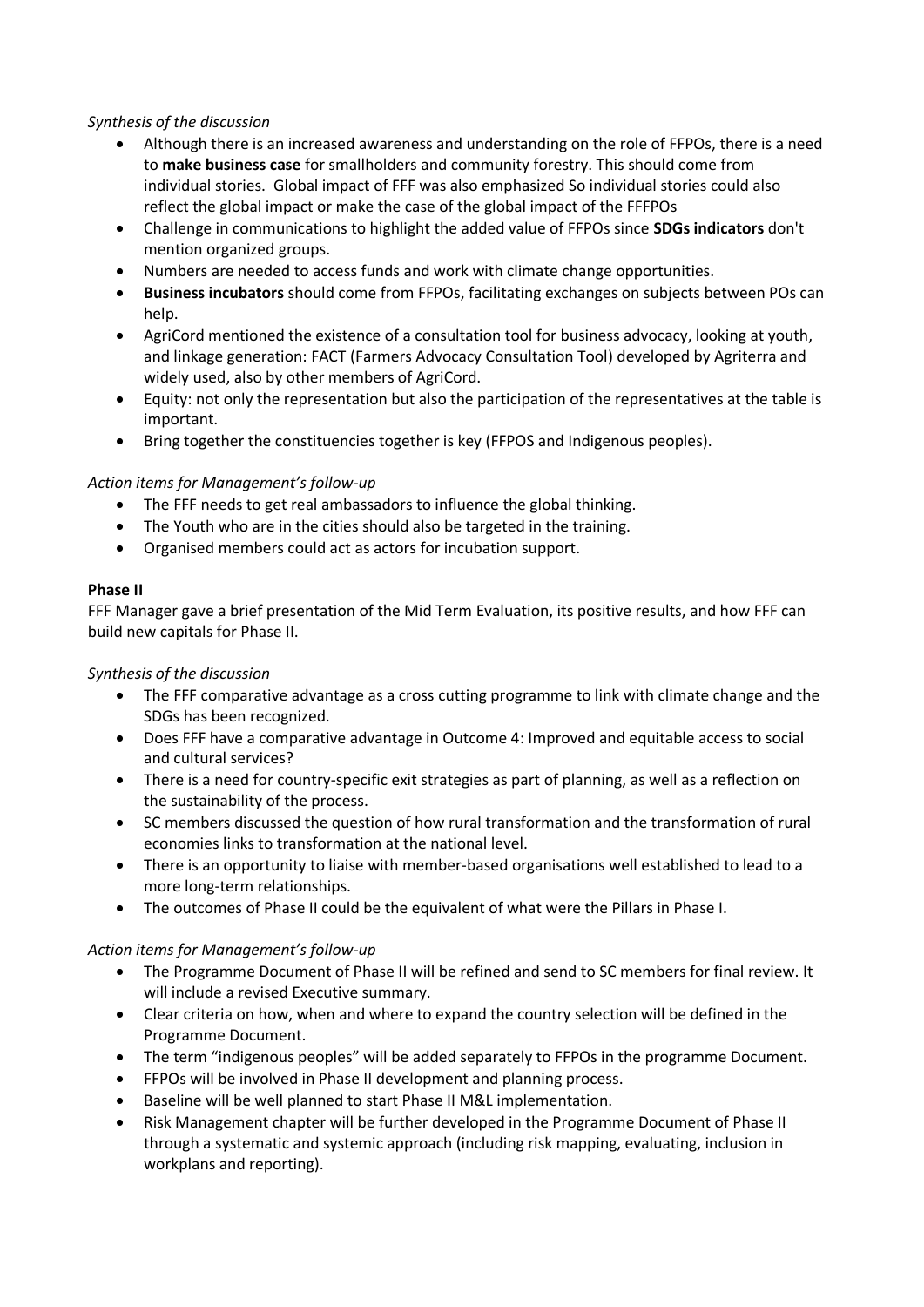- The budget for communications will be increased.
- A short brochure of a few pages will be developed based on the Programme Document and will include some graphical elements.

# **2016 Budget**

A slightly corrected 2016 Financial Statement was shared and approved. FFF Manager mentioned that FFF could expand its budget for exchange visits, communications and small grants. Revised budget tables are available in Annex 4.

# **Workplan 2017**

FFF team gave a presentation including the main highlights of the countries workplan by Pillar, the regional and global activities, the knowledge generation and communications activities, and the 2017 projected budget allocation.

#### *Synthesis of the discussion*

- The exchange visit concept has been appreciated by SC members, however an analysis of the change and impact that the visits have generated would be needed
- Exchange visits could be organized around problems faced by FFPOs, and experiences would be shared on how to solve these problems.
- There is a need for training targeting leaders, managers of FFPOs on how to manage such organizations.
- FFF should be present as major global meetings such as UNFF in May 2017 to try to influence the discussions about the UNFF new strategy with goal and targets, in particular Target 2.2 which addresses small scale enterprises.

# *Action items for Management's follow-up*

- The concept of the exchanges visits will be more developed in Phase II Programme Document.
- A page related to training material will be developed on FFF website, and a module on the FAO SFM toolbox could be developed.
- Linkages with the FAO Regional Forest Communicators Networks will be developed for better outreach.
- ICT approaches such as an interactive App adaptable in each country could be developed.

# **Gender Strategy**

# *Synthesis of the discussion*

- SC commended the management team for the Gender Strategy and the use of survey information to inform the follow up
- Urged that the sufficient budget is allocated for implementation to gender strategy.
- Agreed that investment in basic education, i.e. literacy would be good.
- Suggested that monitoring gender strategy implementation needs more than sex-disaggregated data.

# *Action items for Management's follow-up*

M&L system will include monitoring the gender strategy implementation

# **SC governance**

 The staffing and governance structure of the FFF established at the first SC meeting in 2013 were discussed.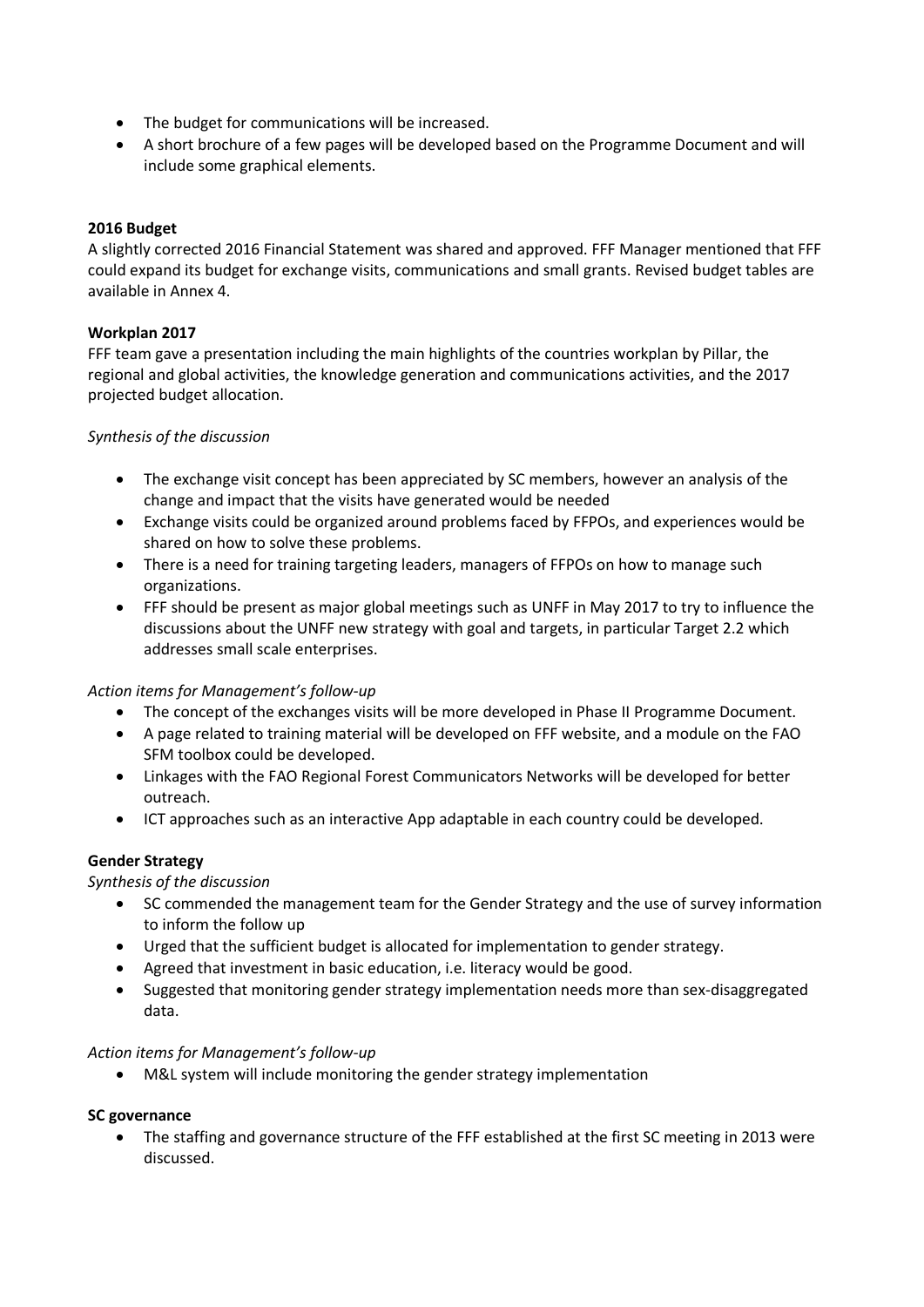- Two members of the SC will leave the SC this year: Ignace Coussement because he is going to retire, and Rukka Sombolinggi because of her new duties. New skills such as in climate change could be an asset in new members for the SC.
- August Temu having reached three years as a Chair, announced the termination of his mandate.
- After a vote of the present members of the SC, Noemi Perez was elected and accepted the role as the new chair.

## **Next Meeting**

Immediately after the formal meeting the Chair and management team met and proposed three skype check in calls on:

- Thursday, April 6 at 15:00 hrs– 16:30 Rome time in order to confirm the two new nominees for the SC, get inputs into the next reporting format, and discuss fund raising.
- Thursday, September 7th at 15:00 hrs 16:30 Rome time Agenda to be determined
- Thursday, November 30 at 15:00 hrs 16:30 Rome time Agenda to be determined

February 28-March 1, 2018 at FAO in Rome was proposed for the next Steering Committee meeting.

#### **Summary of actions for follow-up**

#### **Reporting**

- The Steering Committee will make final recommendations on the best format for reporting at the next skype call. The discussion proposed that reporting could be done through Pillars, and include synthetic and strategic thinking on the challenges and lessons learnt. An Executive summary will give the Highlights of the year.
- The report will be sent 2- 3 weeks before the next SC Meeting

#### **FFF Impact**

- The FFF needs to get real ambassadors to influence the global thinking.
- The Youth who are in the cities should also be targeted in the training.
- Organised members could act as actors for incubation support.

# **FFF Phase II**

- The Programme Document of Phase II will be refined and send to SC members for final review. It will include a revised Executive summary.
- Clear criteria on how, when and where to expand the country selection will be defined in the Programme Document.
- The term "indigenous peoples" will be added separately to FFPOs in the programme Document.
- FFPOs will be involved in Phase II development and planning process.
- Baseline will be well planned to start Phase II M&L implementation.
- Risk Management chapter will be further developed in the Programme Document of Phase II through a systematic and systemic approach (including risk mapping, evaluating, inclusion in workplans and reporting).
- The budget for communications will be increased.
- A short brochure of a few pages will be developed based on the Programme Document and will include some graphical elements.

# **Workplan 2017**

- The concept of the exchanges visits will be more developed in Phase II Programme Document.
- A page related to training material will be developed on FFF website, and a module on the FAO SFM toolbox could be developed.